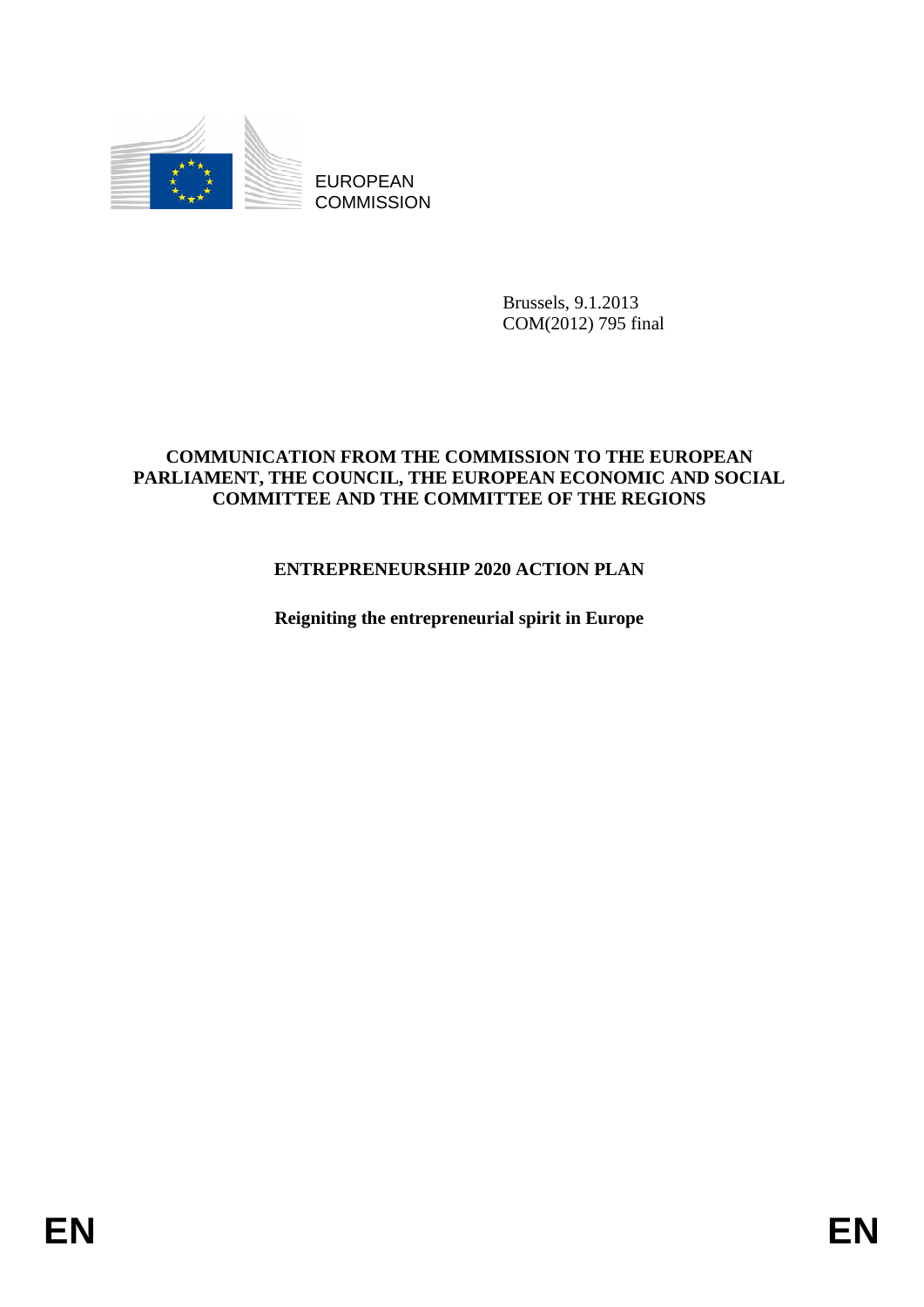# **TABLE OF CONTENTS**

| 1.     |                                                                                      |
|--------|--------------------------------------------------------------------------------------|
| 2.     | Action Pillar 1 – Entrepreneurial education and training to support growth and       |
| 2.1.   | New foundations: increasing the prevalence and quality of entrepreneurial learning   |
| 2.2.   |                                                                                      |
| 3.     | Action Pillar 2 – Create an Environment where Entrepreneurs can Flourish and Grow    |
| 3.1.   |                                                                                      |
| 3.2.   | Supporting new businesses in crucial phases of their lifecycle and help them grow 10 |
| 3.3.   |                                                                                      |
| 3.4.   |                                                                                      |
| 3.5.   | Turning failure into success: second chances for honest bankrupts  17                |
| 3.6.   |                                                                                      |
| 4.     |                                                                                      |
| 4.1.   |                                                                                      |
| 4.2.   | New horizons: reaching out to women, seniors, migrants, the unemployed, young        |
| 4.2.1. |                                                                                      |
| 4.2.2. |                                                                                      |
| 4.2.3. |                                                                                      |
| 4.2.4. |                                                                                      |
| 5.     |                                                                                      |
|        |                                                                                      |

Annex: Entrepreneurship 2020 Action Plan - re-igniting the entrepreneurial spirit in Europ[e 28](#page-27-1)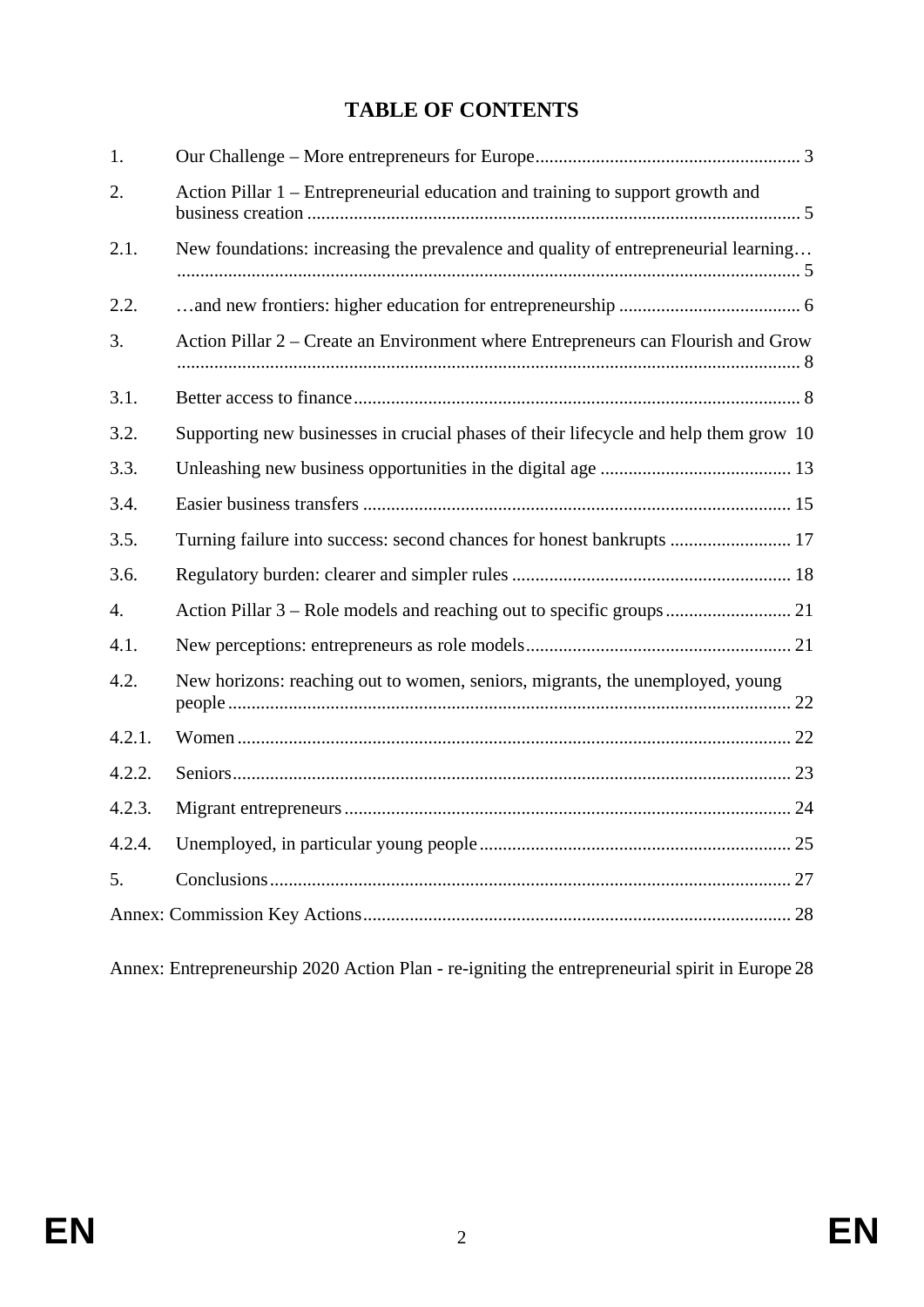#### **COMMUNICATION FROM THE COMMISSION TO THE EUROPEAN PARLIAMENT, THE COUNCIL, THE EUROPEAN ECONOMIC AND SOCIAL COMMITTEE AND THE COMMITTEE OF THE REGIONS**

#### **ENTREPRENEURSHIP 2020 ACTION PLAN**

#### **Reigniting the entrepreneurial spirit in Europe**

Since 2008 Europe has been suffering the effects of the most severe economic crisis it has seen in 50 years: for the first time in Europe there are over 25 million unemployed and in the majority of Member States small and medium-sized enterprises (SMEs) have not yet been able to bounce back to their pre-crisis levels.

Before the on-going economic and financial crisis, the European economy faced structural challenges to its competitiveness and growth, and obstacles to entrepreneurship. Many of these persist, but the crisis has also been a catalyst for deep change and restructuring. The world economy has also been transformed over the last decade. Rapidly increasing demand and production in global markets has put pressure on resource and energy supplies leading to changing cost structures for Europe's companies, many of which are dependent on imports for these supplies.

The Europe 2020 Strategy responded to this by setting out the foundations for future growth and competitiveness that will be smart, sustainable and inclusive, and which would address our principal societal challenges. Correcting the problems of the past and putting the EU on a more sustainable development path for the future is a shared responsibility of the Member States and the EU Institutions. Recognising that our economies are closely intertwined, the EU is now reshaping its economic governance to ensure better policy responses to current and future challenges.

**To bring Europe back to growth and higher levels of employment, Europe needs more entrepreneurs.** As a follow up to the Small Business Act review of April 2011 and of the Industrial policy communication adopted last October, the proposed Action Plan sets out a renewed vision and a number of actions to be taken at both EU and Member States' level to support entrepreneurship in Europe. It is based on three pillars : developing entrepreneurial education and training; creating the right business environment; role models and reaching out to specific groups.

#### <span id="page-2-0"></span>**1. OUR CHALLENGE – MORE ENTREPRENEURS FOR EUROPE**

**Entrepreneurship is a powerful driver of economic growth and job creation<sup>1</sup>: it creates** new companies and jobs, opens up new markets, and nurtures new skills and capabilities. In the field of industry for instance, it is therefore particularly important to fast development of the six emerging growth sectors identified in the Commission's Industrial Policy update<sup>2</sup>.

 $\frac{1}{1}$  For the job creation potential of entrepreneurship, see the Communication from the Commission "Towards a job-rich recovery", 18.4.2012, COM(2012) 173 final.

COM(2012) 582 final of October 2012 identified: advanced manufacturing technologies and clean production, key enabling technologies, bio-based products, sustainable industrial and construction policy and raw materials, clean vehicles, smart grids.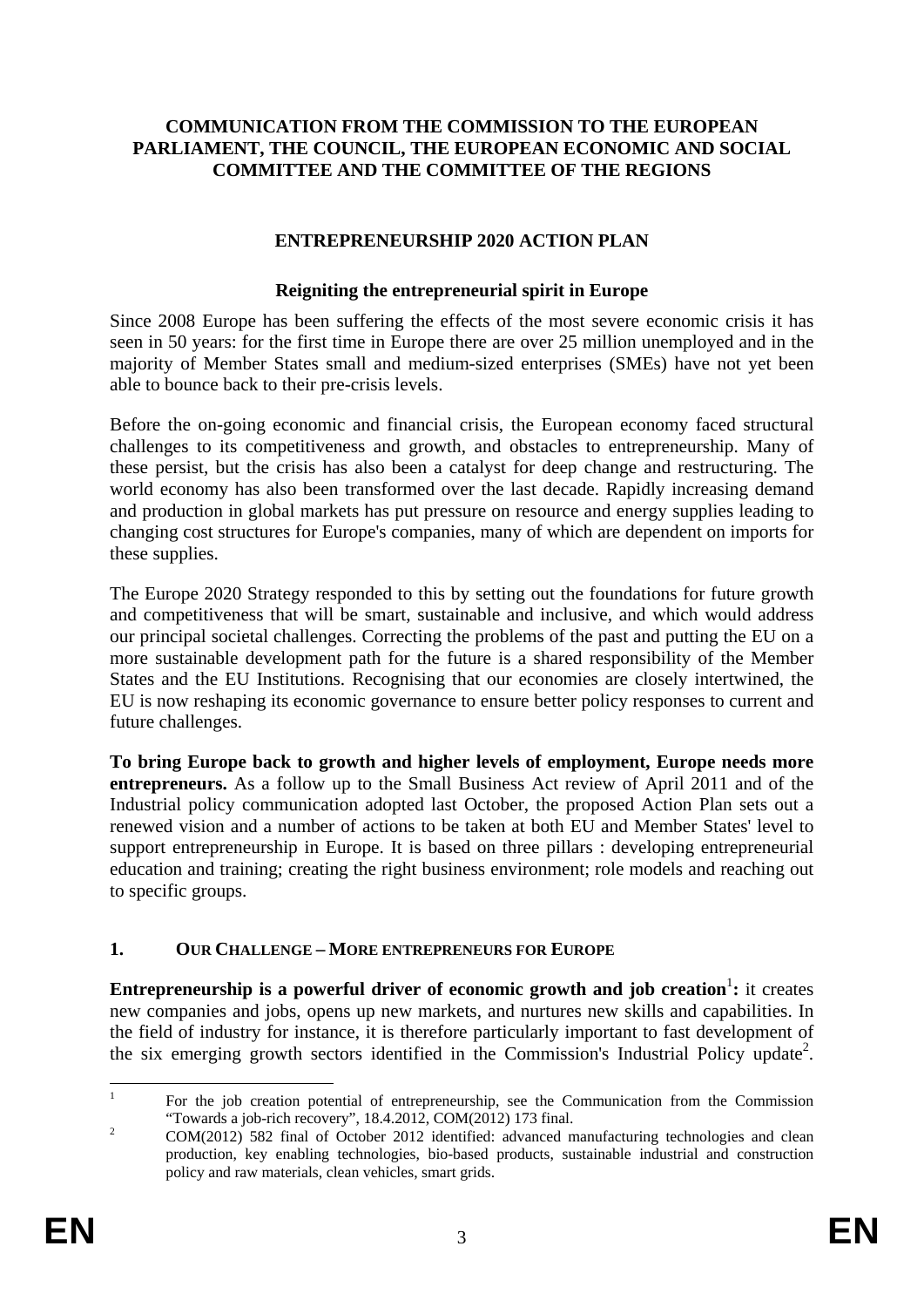Entrepreneurship makes economies **more competitive and** innovative and is crucial in achieving the objectives of several European sectorial policies**.** 3 Commercialising new ideas improves productivity and creates wealth. Without the jobs from new firms, average net employment growth would be negative<sup>4</sup>. New companies, especially SMEs, represent the **most important source of new employment:** they create more than 4 million new jobs every year in Europe.<sup>5</sup> Yet the engine for this recovery has been stuttering: since 2004, the share of **people preferring self-employment to being an employee has dropped** in 23 out of the 27 EU Member States.<sup>6</sup> While three years ago for 45% of Europeans self-employment was their first choice, now **this percentage is down to 37%**.<sup>7</sup> By contrast in the USA and China this proportion is much higher: 51% and 56% respectively. Moreover, when **new enterprises are founded, they grow more slowly<sup>8</sup> in the EU** than in the USA or emerging countries, and **fewer of them join the ranks of the world's largest firms.**<sup>9</sup>

The level of entrepreneurship and its nature vary widely between Member States, and the reasons for low enthusiasm for an entrepreneurial career are therefore diverse. Some Member States with higher levels of entrepreneurship are less successful than others at helping new and small enterprises to grow. Generally **would-be entrepreneurs in Europe find themselves in a tough environment**: education does not offer the right foundation for an entrepreneurial career, difficult access to credits and markets, difficulty in transferring businesses, the fear of punitive sanctions in case of failure, and burdensome administrative procedures. The Annual Growth Survey 2013 has recently emphasised the need to improve the business environment to increase the competitiveness of EU economies. Furthermore, **support measures for SMEs remain unbalanced**, with a substantial number of EU Member States still neglecting to take into account the characteristics of small businesses, in particular micro-businesses $^{10}$ , when designing legislation or not facilitating a second chance for honest bankrupt entrepreneurs.<sup>11</sup>

Not only is the environment challenging, but there is also a widespread **culture that does not recognise or reward entrepreneurial endeavours enough** and does not celebrate successful entrepreneurs, as role models who create jobs and income. To make entrepreneurship the growth engine of our economy **Europe needs a thorough, far-reaching cultural change**.

Against the background of the current economic crisis and the new economic governance mechanism, this communication further develops and accentuates action in those fields where

 $\frac{1}{3}$  For instance COM "Blue Growth opportunities for marine and maritime sustainable growth" -  $COM(2012)$  494 final.

Kauffman Foundation "Business Dynamics Statistics Briefing: Jobs created from business start-ups in the United States[" http://www.kauffman](http://www.kauffman.org/uploadedFiles/BDS_Jobs_Created_011209b.pdf).org/uploadedFiles/BDS\_Jobs\_Created\_011209b.pdf.

Commission calculation based on Eurostat data (2009).

<sup>6</sup> The countries where preference for self-employment grew between 2004 and 2012 were the Czech Republic (from 30% to 34%), Latvia (42% to 49%), Lithuania ( 52% to 58%) and Slovakia (30% to 33%). http://ec.europa.eu/enterprise/policies/sme/facts-figures-analysis/eurobarometer/index\_en.htm. 7

EU Commission Flash EB No 354 " Entrepreneurship".

<sup>8</sup> Albert Bravo-Biosca "The dynamics of Europe's industrial structure and the growth of innovative firms"JRC Conference Seville, October 2011.

Strikingly, Europe's corporate giants include only 12 companies born in the second half of the twentieth century, against 51 in the US and 46 in emerging countries; of these, only three were created after 1975 in Europe, compared with 26 in the US and 21 in emerging markets. T Philippon, N Veron, Bruegel Policy Brief 2008/1.<br>As evidenced in the Communication from the Commission: "A European Initiative for the development

of microcredit" COM(2007)0708 final (adopted 20/12/2007).<br><sup>11</sup> Business Dynamics: Start-ups, Business Transfers and Bankruptcy' [http://ec.europa.eu/enterprise/policies/sme/business](http://ec.europa.eu/enterprise/policies/sme/business-environment/files/business_dynamics_final_report_en.pdf)environment/files/business\_dynamics\_final\_report\_en.pdf.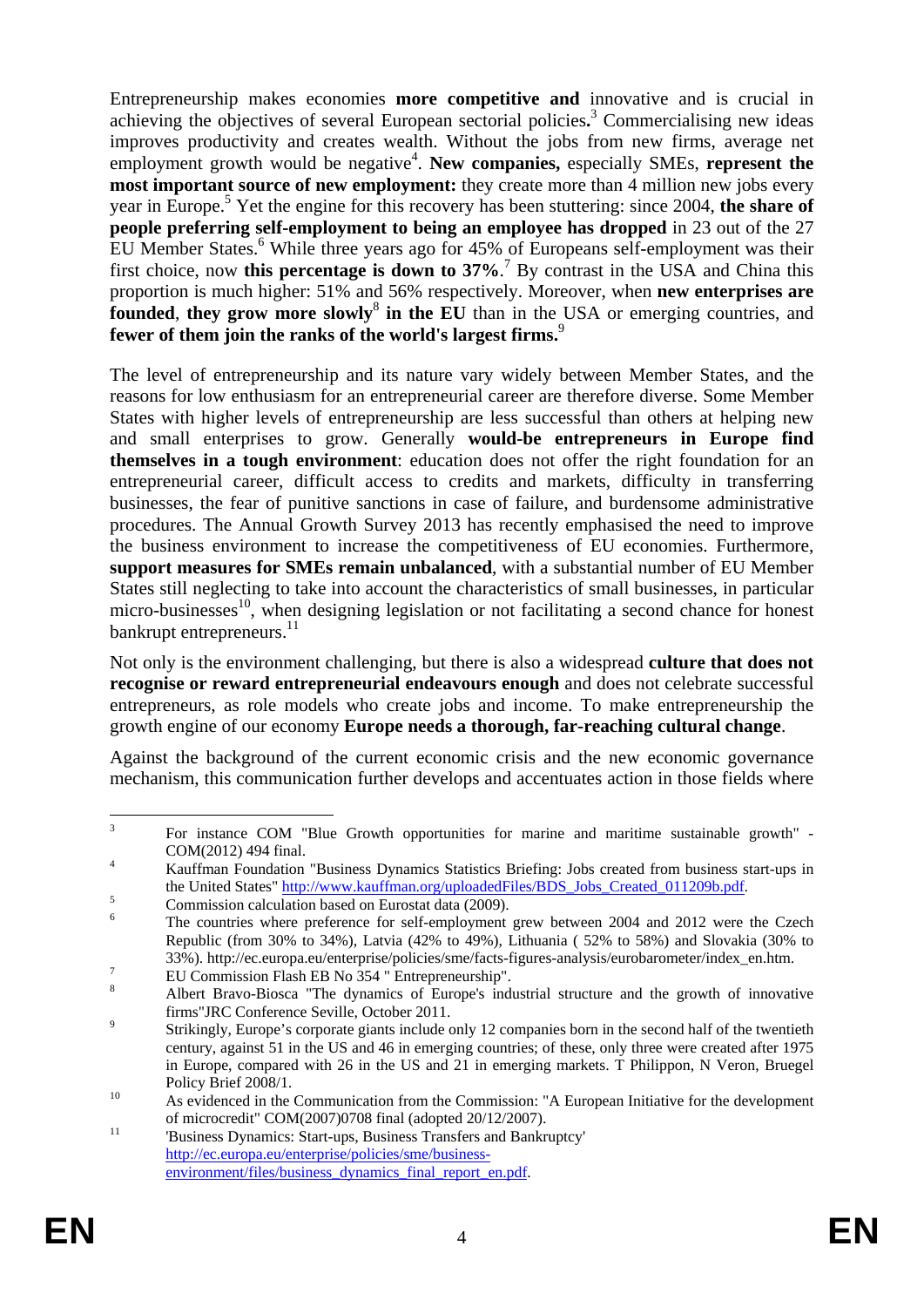the Commission's Review of the Small Business  $Act^{12}$  identified a continued need for improvements on national and European level.

Each SME is different: their variations in size, field of activity and legal form require the Each SINE IS unreferred attention of policymakers.<sup>13</sup> This principle applies equally to liberal appropriately adapted attention of policymakers.<sup>13</sup> professions and individual entrepreneurs who also contribute significantly to the EU economy 14. **The principle of "think small first" must become the touchstone of European and national policies.**

We must work on ensuring that being an entrepreneur is an attractive prospect for Europeans. This also includes social entrepreneurs whose potential is often underestimated<sup>15</sup>. They generate sustainable jobs and have demonstrated a stronger resilience to the crisis than the general economy. Social entrepreneurs are innovators, drive social inclusion and contribute to achieving the objectives of the EU2020 strategy

The current situation can only be transformed with **bold and co-ordinated action by all administrations at European, national and regional levels**.

*This Action Plan is a blueprint for decisive joint action to unleash Europe's entrepreneurial potential, to remove existing obstacles and to revolutionise the culture of entrepreneurship in Europe. It aims to ease the creation of new businesses and to create a much more supportive environment for existing entrepreneurs to thrive and grow.* 

*It proposes three areas for immediate intervention:* 

*1. Entrepreneurial education and training to support growth and business creation* 

*2. Strengthening framework conditions for entrepreneurs by removing existing structural barriers and supporting them in crucial phases of the business lifecycle,* 

*3. Dynamising the culture of entrepreneurship in Europe: nurturing the new generation of entrepreneurs.* 

#### <span id="page-4-0"></span>**2. ACTION PILLAR 1 – ENTREPRENEURIAL EDUCATION AND TRAINING TO SUPPORT GROWTH AND BUSINESS CREATION**

#### <span id="page-4-1"></span>**2.1. New foundations: increasing the prevalence and quality of entrepreneurial learning…**

**Investing in entrepreneurship education is one of the highest return investments Europe can make.** Surveys suggest that between 15% and 20% of students who participate in a minicompany programme in secondary school will later start their own company, a figure that is

 $12$ <sup>12</sup> COM(2011)78 final (adopted 23/02/2011), Review of the "Small Business Act" for Europe.

 $\frac{13}{14}$  Idem. Directive 2005/36/CE: "To the extent that they are regulated, ... liberal professions, ... are, according to this Directive, those practised on the basis of relevant professional qualifications in a personal, responsible and professionally independent capacity by those providing intellectual and conceptual services in the interest of the client and the public."<br>  $COM(2011)682$  final (adopted  $25/102011$ ) "Creating a favourable climate for social enterprises, key

stakeholders in the social economy and innovation". A social enterprise is an operator in the social economy whose main objective is to have a social impact rather than make a profit for their owners or shareholders.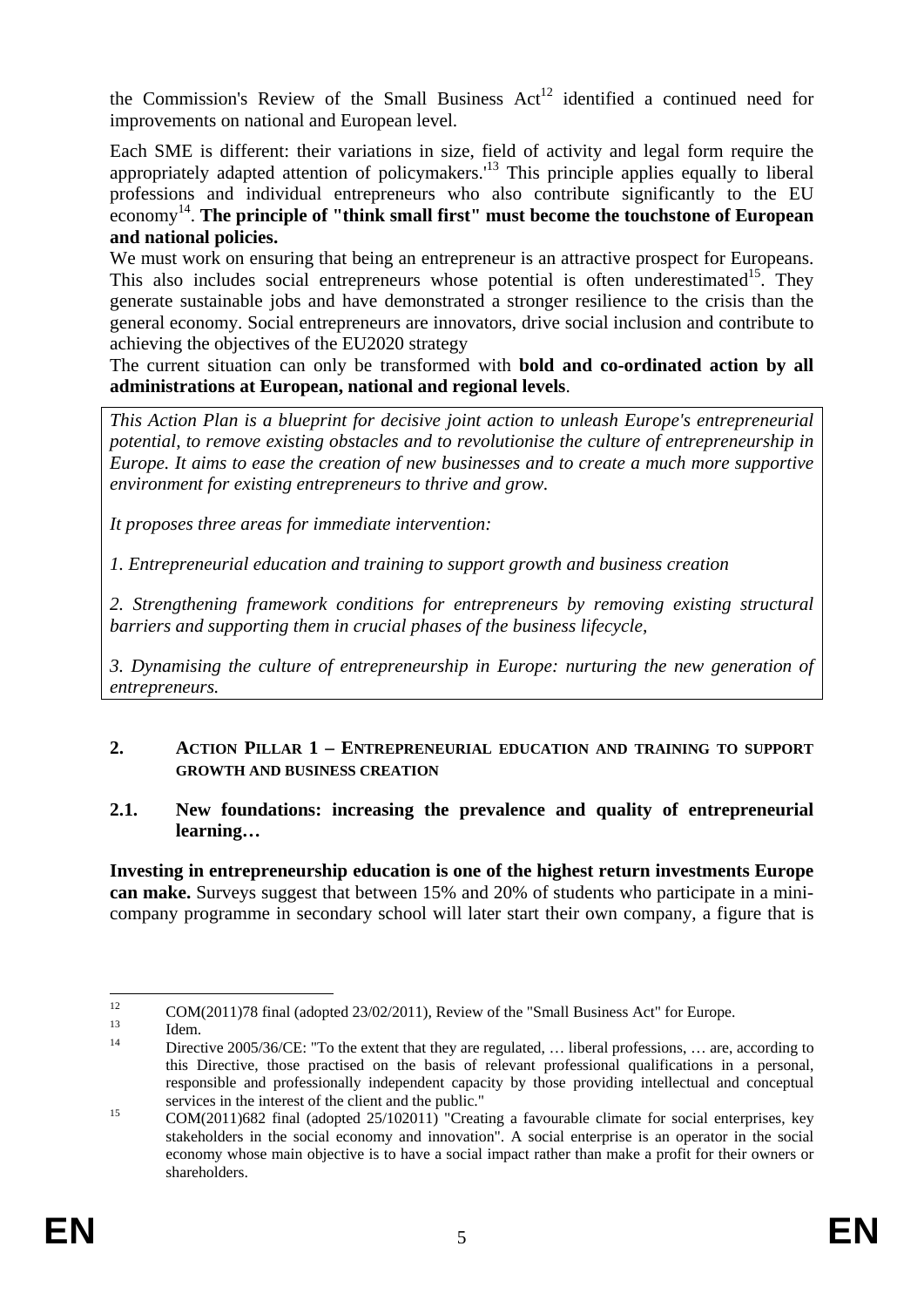about three to five times that for the general population<sup>16</sup>. Whether or not they go on to found businesses or social enterprises, young people who benefit from entrepreneurial learning, develop **business knowledge** and **essential skills and attitudes** including **creativity, initiative, tenacity, teamwork, understanding of risk** and a **sense of responsibility**. This is the entrepreneurial mind-set that helps entrepreneurs **transform ideas into action** and also significantly increases employability.

Entrepreneurship is a key competence in the European Framework<sup>17</sup>, and an action in both the recent Rethinking Education Commission Communication<sup>18</sup>. The role of entrepreneurship as an instrument to improve employability levels is also stressed in the Annual Growth Survey  $2013^{19}$ . A number of Member States have successfully introduced national strategies for entrepreneurship education or made entrepreneurial learning a mandatory part of curricula. but more is needed. Education should be brought to life through **practical experiential learning models** and experience of **real-world entrepreneurs.** Defined entrepreneurial learning outcomes for all educators are needed, to introduce effective entrepreneurial learning methodologies into the classroom.

Practical entrepreneurial experiences can also be gained outside education. Young people should be encouraged to develop entrepreneurial skills through informal and non-formal education like volunteering. Such experiences should also be validated and recognized, in accordance with the proposed Commission recommendation in this area<sup>20</sup>.

Partnerships with businesses can ensure that education and training curricula are relevant to the real world. Initiatives such as the  $VET^{21}$ -Business forum and Sector Skills Alliances<sup>22</sup> provide routes to involve business. Education institutions should be encouraged to become more entrepreneurial in their wider approach, to ensure that they develop and live a culture of entrepreneurship and innovation through their missions, leadership, stakeholder engagement, curricula and learning outcomes.

# <span id="page-5-0"></span>**2.2. …and new frontiers: higher education for entrepreneurship**

The role of higher education in entrepreneurship goes far beyond the delivery of knowledge to participating in ecosystems, partnerships and industrial alliances. With high-tech and highgrowth enterprises increasingly becoming a focus of entrepreneurship-related public policies, higher education institutions are an active component of the innovation policies of Member States and EU.

The European Institute of Technology (EIT) has pioneered the role of entrepreneurship as a key enabler of innovation on EU level and is helping to bridge the gap between education and innovation for industry. A number of start-ups have already been created out of the EIT's Knowledge and Innovation Communities (KICs). EIT programmes ensure that students are exposed to excellence-driven science with entrepreneurship education, business creation services, and mobility schemes. Partnerships can provide a powerful platform for addressing

<sup>16</sup> C. Jenner, 'Business and Education: Powerful Social Innovation Partners', Stanford Social Innovation Review (Aug. 27, 2012).

<sup>&</sup>lt;sup>17</sup> The Recommendation of the European Parliament and of the Council of 18 December 2006 on key

competences for lifelong learning.<br>
<sup>18</sup> COM (2012) 669 <u>http://ec.europa.eu/education/news/rethinking\_en.htm</u>.<br>
See p11, Annual Growth Survey COM(2012) 750 <u>http://ec.europa.eu/europe2020/pdf/ags2013\_en.pdf</u>.<br>
<sup>20</sup> COM(20

<sup>&</sup>lt;sup>21</sup> VET – vocational education and training.<br><sup>22</sup>  $\frac{1}{2}$ 

http://ec.europa.eu/education/news/20120425\_en.htm.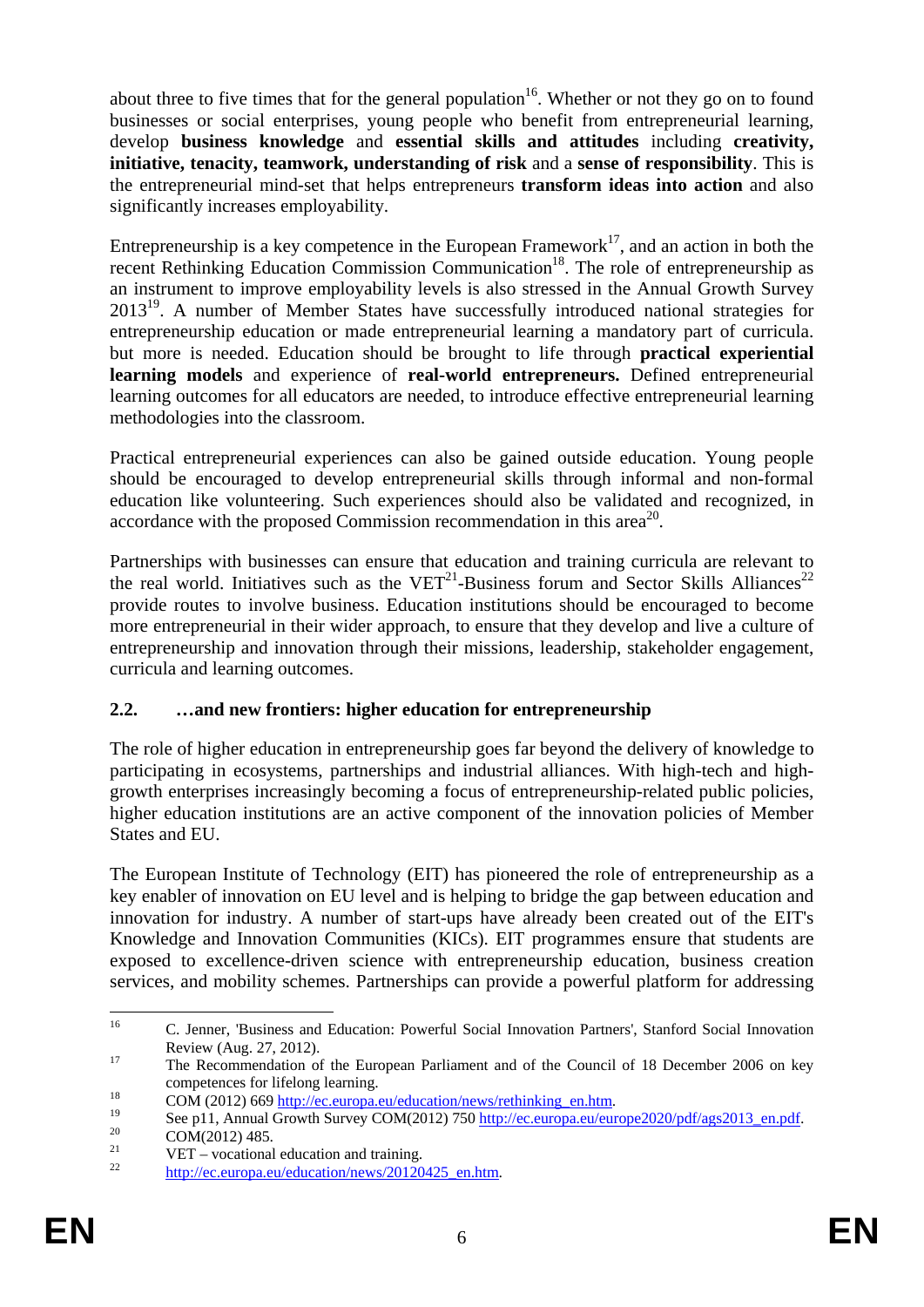the entrepreneurship skills of various sectors by directly involving in the provision, application and updating of skills.

Universities should become more entrepreneurial.<sup>23</sup> Against this backdrop, the European Commission in collaboration with OECD has already developed a framework for entrepreneurial universities. The framework is designed to help interested universities assess themselves and improve their capability with tailor-made learning modules. The access to the framework will be expanded gradually.

*The Commission will:* 

- *Develop a pan-European entrepreneurial learning initiative bringing together existing European and national expertise for impact analysis, knowledge sharing, development of methodologies and peer mentoring between practitioners from Member States.*
- *Reinforce co-operation with the Member States to assess the introduction of entrepreneurship education in each country based on real experience and to support public administrations wishing to learn from successful peers.*
- *Establish, jointly with the OECD, a guidance framework to encourage the development of entrepreneurial schools and VET institutions*<sup>24</sup>.
- *Promote the recognition and validation of entrepreneurial learning in an informal or non-formal learning environment*<sup>25</sup>*.*
- *Disseminate the entrepreneurial university guidance framework in early 2013; facilitate exchange between universities interested in applying the framework; gradually promote it to the EU Higher Education Institutions;*
- *Endorse successful mechanisms of university-driven business creation (spin-offs etc.) and emerging university-business ecosystems around key societal challenges.*

*The Member States are invited to:* 

- *Ensure that the key competence "entrepreneurship" is embedded into curricula across primary, secondary, vocational, higher and adult education before the end of 2015.*
- *Offer the opportunity to young people to have at least one practical entrepreneurial experience*<sup>26</sup> *before leaving compulsory education, such as running a mini-company, being responsible for an entrepreneurial project for a company or a social project*
- *Boost entrepreneurial training for young people and adults in education by means of Structural Funds resources in line with national job plan, .notably the European Social Fund (ESF) in line with National Job Plans, particularly as a tool for second*

 $23$ 23 Cf. Gibb A, Haskins G, Robertson I, *Leading the Entrepreneurial University*, University of Oxford,

<sup>2009.&</sup>lt;br>
Please see recent *Rethinking Education Communication* COM(2012) 669, section 2.1.<br>
COM(2012) 485 final, 05.09.2012.

<sup>26</sup> Please see recent *Rethinking Education Communication* COM(2012) 669, section 2.1.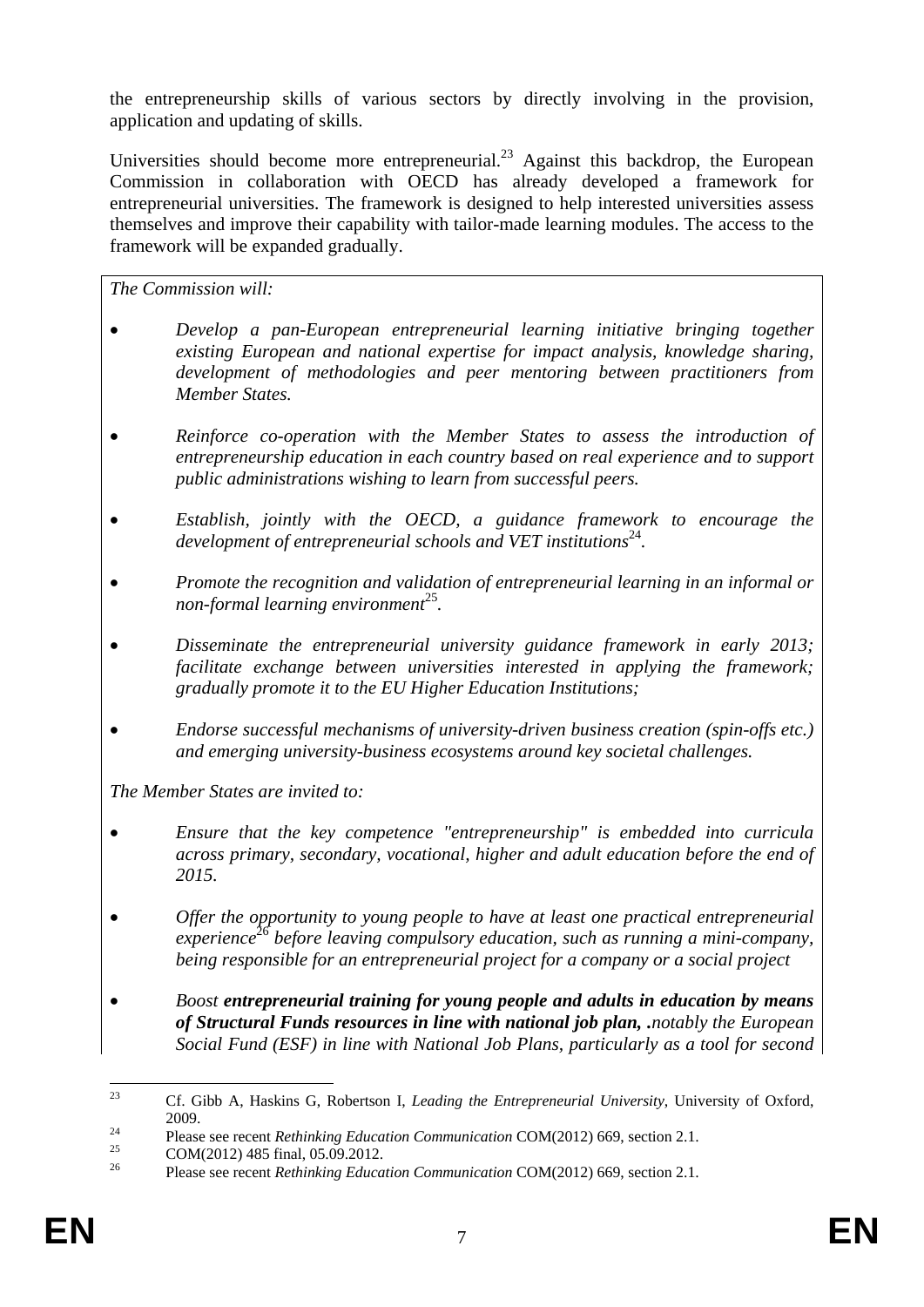*chance education for those not engaged in education, employment or training. Take*  full advantage of the training possibilities available under the rural development *fund - European Agricultural Fund for Rural Development (EAFRD).* 

• *Promote entrepreneurial learning modules for young people participating in national Youth Guarantee schemes.*<sup>2</sup>

#### <span id="page-7-0"></span>**3. ACTION PILLAR 2 – CREATE AN ENVIRONMENT WHERE ENTREPRENEURS CAN FLOURISH AND GROW**

New businesses need specific care. There are **six key areas** where action is needed to remove existing obstacles impeding their creation and growth:

- Access to finance
- Support for entrepreneurs in the crucial phases of the business lifecycle and their growth
- Unleashing new business opportunities in the digital age
- Transfers of businesses
- Bankruptcy procedures and second chance for honest entrepreneurs
- Regulatory burden reduction.

### <span id="page-7-1"></span>**3.1. Better access to finance**

Without adequate funding and without liquidity, no business can operate, invest and grow – indeed, access to finance is one of the levers for growth for SMEs.<sup>28</sup> According to a public consultation launched by the Commission in July 2012, access to finance constitutes one of the most significant constraints on growth and entrepreneurship in Europe. SMEs have historically relied on bank lending and consequently the current bank credit constraints due to the crisis have a disproportionate impact on SMEs. In addition to this**, entrepreneurs particularly have difficulties raising finance in the early stages of their businesses**. In December 2011 the European Commission presented an Action Plan to improve access to finance for  $SMEs<sup>29</sup>$  and proposals on venture capital funds and social entrepreneurship funds.<sup>30</sup> Particular attention has also been given to SMEs in Financial Instruments Directive<sup>31</sup> and in the final negotiations on Capital Requirements Directive<sup>32</sup>. However, more must be

<sup>27</sup> <sup>27</sup> Proposal for a Council Recommendation on Establishing a Youth Guarantee, COM(2012) 729.

<sup>28</sup> COM(2011)206 final, "Single Market Act. Twelve levers to boost growth and strengthen confidence. Working together to create new growth".

 $29 \text{COM}(2011)$  870 Final, An action plan to improve access to finance for SMEs.<br><sup>30</sup> Proposal for a Regulation of the European Parliament and of Council on European Venture Capital Funds, COM(2011)860 final; Proposal for a Regulation of the European Parliament and of the Council on European Social Entrepreneurship Funds, COM(2011)862 final.<br><sup>31</sup> Directive 2004/39/EC of the European Parliament and of the Council of 21 April 2004 on markets in

financial instruments amending Council Directives 85/611/EEC and 93/6/EEC and Directive <sup>32</sup> 2000/12/EC of the European Parliament and of the Council and repealing Council Directive 93/22/EEC.<br><sup>32</sup> Proposal for a Directive of the European Parliament and of the Council on the access to the activity of

credit institutions and investment firms and amending Directive 2002/87/EC of the European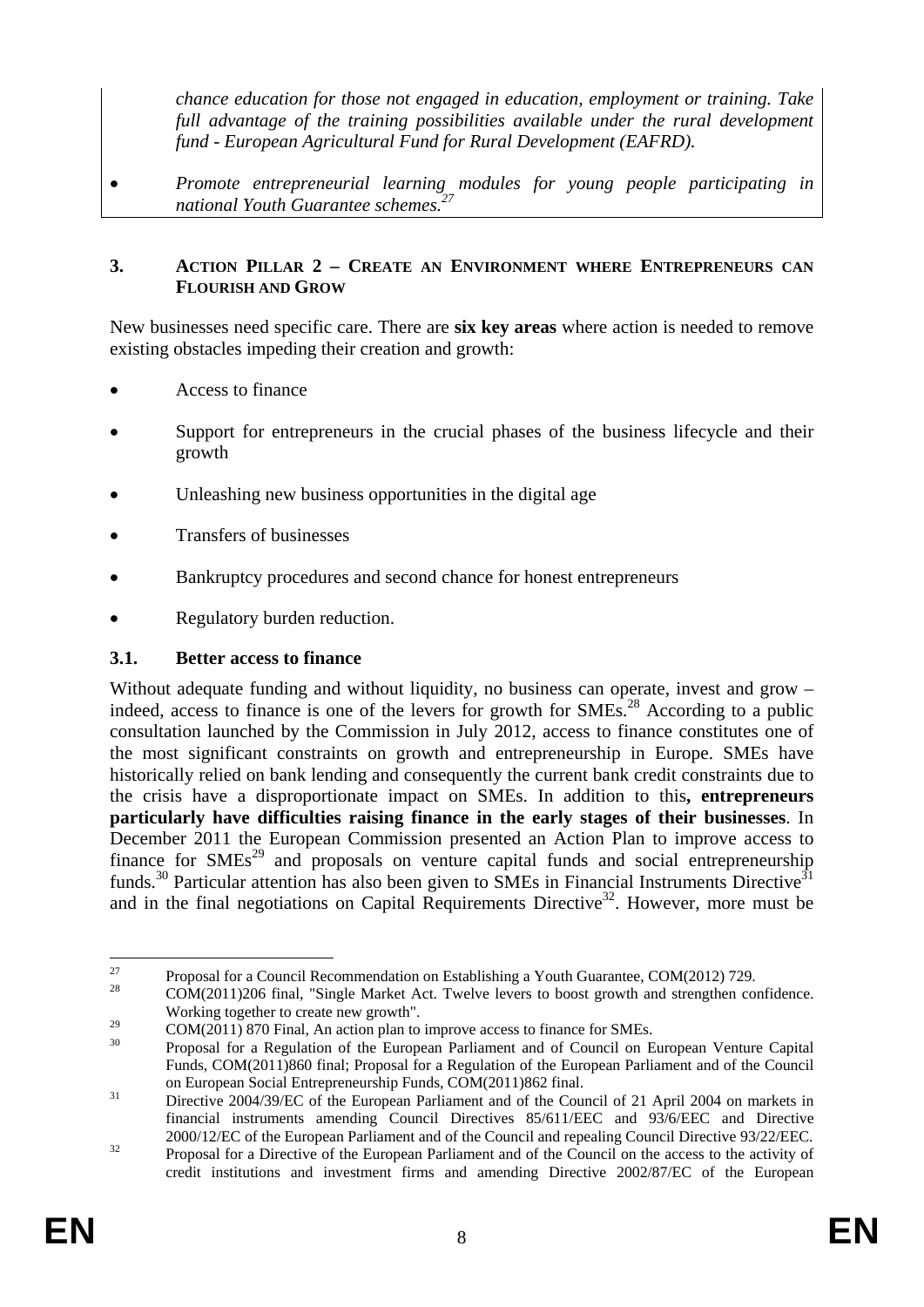done at both European and national levels to overcome market deficiencies, including exploring alternatives to bank lending for SMEs, to complement the limited private financing available and to make information on funding more easily available.

**It is also important to increase the quality and financial returns of start-up projects. Financial support for testing, demonstrating and piloting new technologies, strengthening venture capital,** angel investments, incubators **and loans for high potential SMEs** are some of the areas where action is possible. Entrepreneurs need **funds to commercialise research and development and test innovative business models**. Support for these areas is proposed by the Commission under the future **Programme for the Competitiveness of Enterprises and SMEs** (**COSME**) 33 and **Horizon 2020,** and are reinforced under the European Structural Funds<sup>34</sup>.

Social economy actors and social enterprises are important drivers of inclusive job creation and social innovation. While they face similar problems as most SMEs, they may encounter additional difficulties, accessing finance which the Commission addressed in the future **Programme for Social Change and Innovation (PSCI) as well as in the Structural Funds regulations**<sup>35</sup>**.** 

An important component of a successful entrepreneurial ecosystem consist of an array of early stage investors (venture capitals and business angels) that provide seed and first round equity investments. These investors use an extensive network of peers and provide valuable knowledge and support about the market and the development of the venture "smart money". These investments may also be spurred by fiscal incentives.

In 2008 the Commission created the **Enterprise Europe Network**, a partnership with over 600 hosting organisations, one of whose tasks is to provide businesses and would-be entrepreneurs with the necessary information on access to EU funding and EU finance. To date, **better information on EU support is still a major business request**. The Commission is working, together with stakeholders, **to strengthen the Network** to make it more active and effective.

*The Commission will:* 

- *Finance programmes aimed at developing a market for microfinance in Europe, through initiatives as Progress Microfinance and the Joint Action to Support Microfinance Institutions (JASMINE) initiative and make resources for microfinancing available to Member States and regions via the European Social Fund or the European Regional Development Fund.*
- *Facilitate the direct access of SMEs to the capital market through the development of an EU regime for venues specialised in the trading of shares and bonds issued by SMEs ("SMEs growth markets"), in the context of the review of the Market in Financial Instruments Directive (MiFID)*

 Parliament and of the Council on the supplementary supervision of credit institutions, insurance undertakings and investment firms in a financial conglomerate.<br><sup>33</sup> Proposal for a regulation establishing a Programme for the Competitiveness of Enterprises and small

and medium-sized enterprises (2014-2020), COM(2011) 834 final.<br>According to the Commission proposal for the future Structural Funds, comprehensive strategies for

inclusive start-up support must be in place in order to obtain ESF or ERDF investments in entrepreneurship. (COM/2012/0496 final - 2011/0276 (COD).<br>See the legislative proposal:

[http://eur-lex.europa.eu/LexUriServ/LexUriServ.do?uri=CELEX:52011PC0609:EN:NOT.](http://eur-lex.europa.eu/LexUriServ/LexUriServ.do?uri=CELEX:52011PC0609:EN:NOT)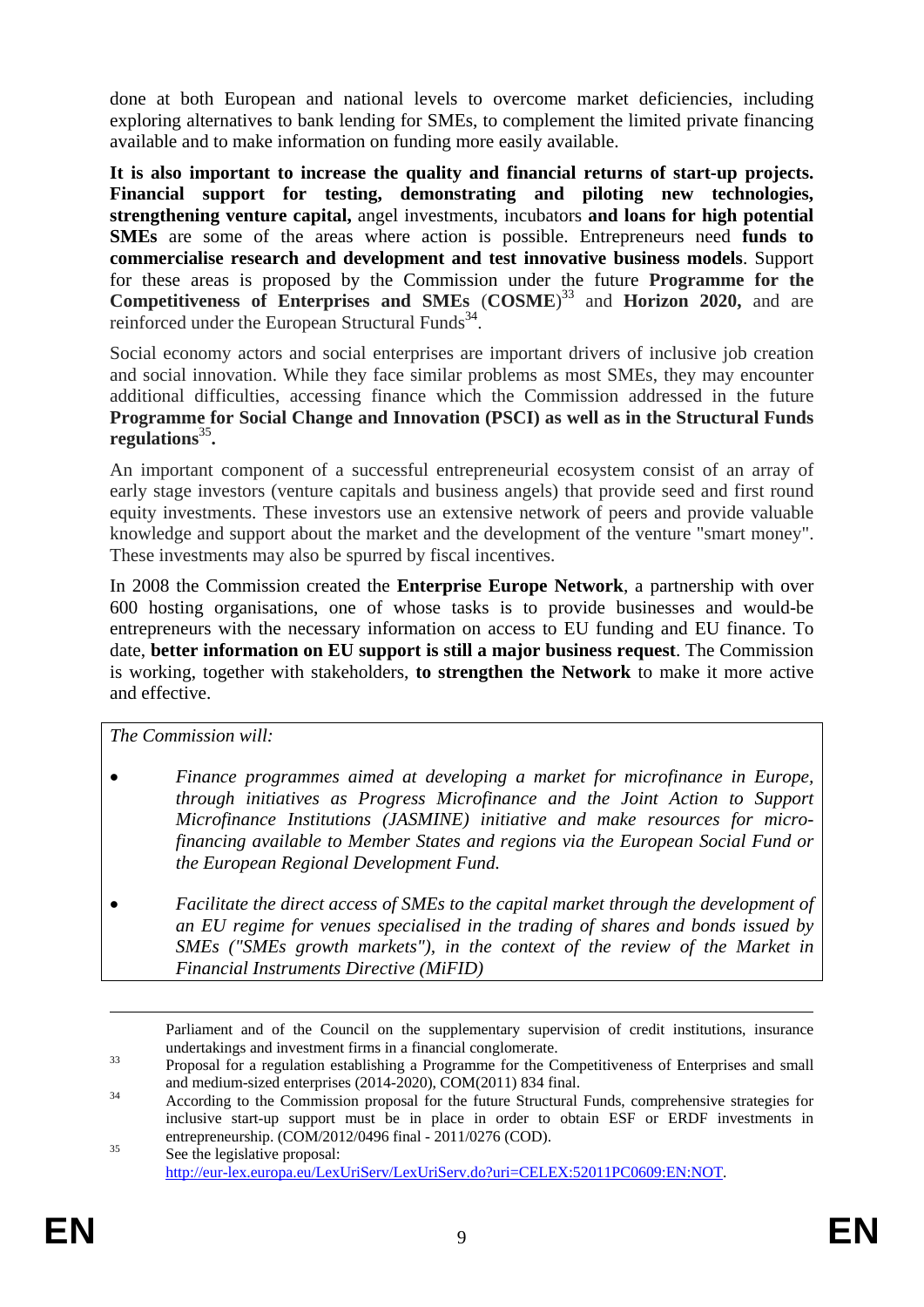*The Member States are invited to:* 

- *Assess the need of amending current national financial legislation with the aim of facilitating new, alternative forms of financing for start-ups and SMEs in general, in particular as regards platforms for crowd funding, as well as consider the need for simplification of tax legislation to stimulate further development of alternative financial markets like for example business angel investments.*
- *Make use of structural funds' resources to set up microfinance support schemes under the respective investment priorities of the European Social Fund (ESF) and the European Regional Development Fund (ERDF).*
- *Utilise the full potential under the EAFRD to ensure access to financing of entrepreneurship, in particular at an early stage of the business in agriculture (such as setting up of young farmers) and in rural areas in general, also by means of financial instruments.*

### <span id="page-9-0"></span>**3.2. Supporting new businesses in crucial phases of their lifecycle and help them grow**

About **50% of new businesses fail during their first five years**. If European entrepreneurs are to be able to deliver the growth we expect from them, we must devote greater resources to helping them to get through this period. **Businesses often lack an appropriate ecosystem that will enable them to grow.**

Vital lifelines can be provided by support services that know their markets and thus significantly increase the success rate of new enterprises. Effective support consists of holistic programmes that integrate the essential elements like management training, R&D coaching, and networking with peers, potential suppliers and clients. Entrepreneurs increasingly need advice and support in dealing with resource constraints and supply insecurity through strategic investment and product development. Many smaller enterprises are also under increasing pressure from the companies they supply to meet new standards and design requirements linked to improved resource efficiency and recyclability.

**Reducing tax compliance costs would improve the business environment, in particular for small firms**. Given their limited resources and experience, small and newly created businesses suffer more from high compliance costs arising from complex tax legislation and cumbersome tax reporting procedures than large corporations do. Member States should also consider simplifying VAT registration procedures and create one-stop electronic registration to facilitate cross-border digital commerce by small businesses.

Many new ideas for successful businesses come from science and research but more can be done to make business use research results. Therefore more information on the insights from projects financed by the Framework Programmes for Research and Development should be shared with businesses.

New businesses often fall victim to **misleading marketing practices**. They range from providing false or misleading information about the service to sending offers disguised as invoices or misleading forms asking for updates in business directories. The Commission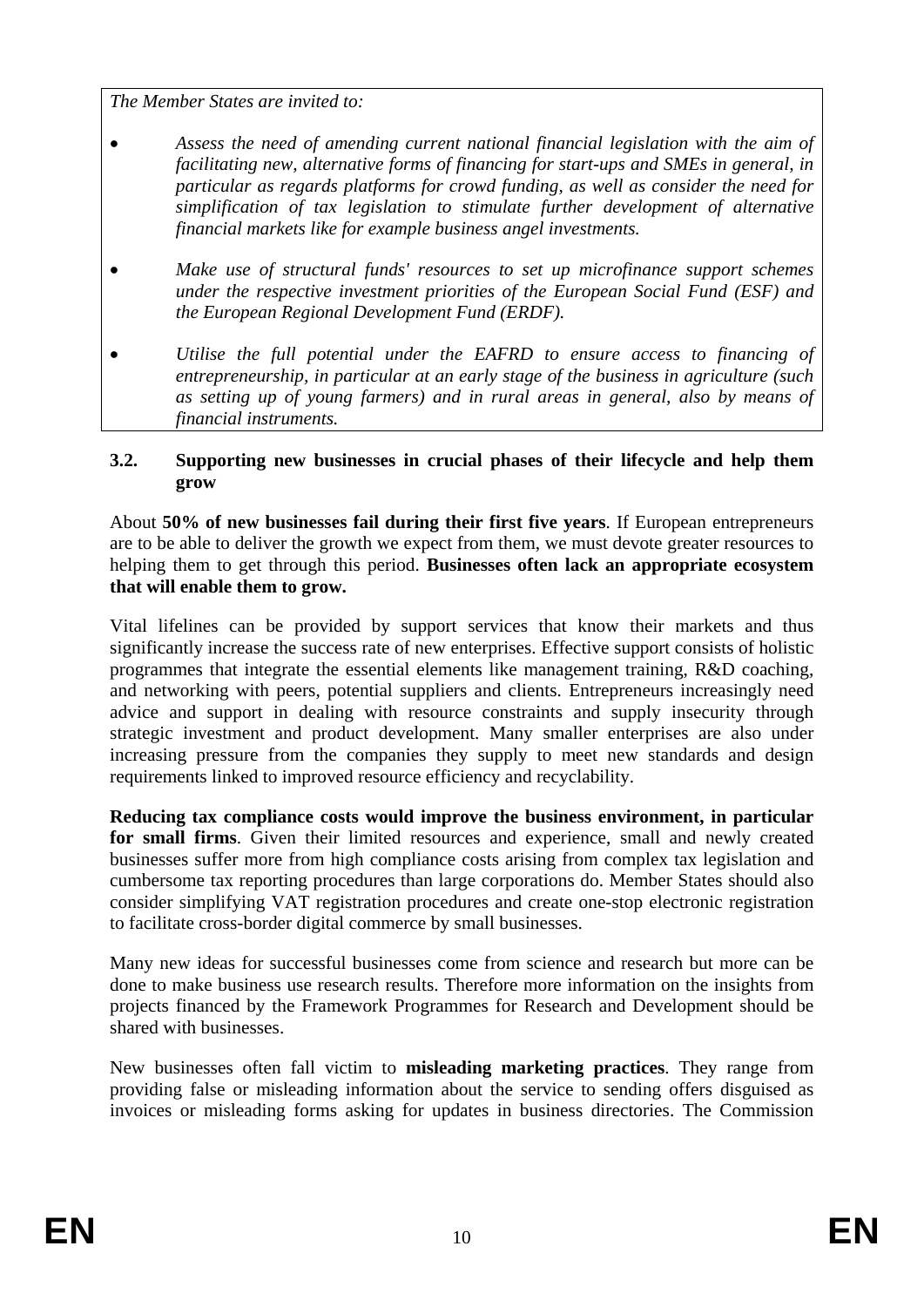published a strategy<sup>36</sup> with a detailed list of actions for the future to increase the protection of businesses, and it intends to present a legislative proposal in the course of 2013.

**Removing obstacles to the Single Market and thereby creating a level playing field will help small businesses develop cross-border activities.** This includes tackling double taxation and removing tax mismatches and other tax measures that constitute cross border obstacles on the single market and for foreign investment in the EU.

Moreover, in most of the EU, the legal frameworks for social security of self-employed persons differ substantially from that for the employed, creating additional barriers to entrepreneurs. Support for new business is particularly important for transitions from unemployment to self-employment. Arrangements to make it easier for people who depend on welfare benefits (such as unemployment benefit) to start their own business and become economically independent (welfare bridges) can help. Therefore, Member States could explore the possibility for the self-employed to receive benefits (e.g. health, retirement, disability, unemployment benefit in case of business closure/bankruptcy, etc.) that are comparable to the benefits for employed workers without reducing those of the latter.

To thrive, entrepreneurs and **SMEs need specific, customised expertise** that can help them develop competitive advantages and benefit from global value chains and shared management of human resources. **Clusters, business networks and other types of association of enterprises can provide such supportive environments** as they bring together the relevant actors from business, education, research and the public sector  $37$ . Among SMEs, some companies, such as social enterprises, often have specific business models requiring dedicated support schemes. Grouping SMEs may lead to an increase in competitiveness.<sup>38</sup> Therefore, Member States could consider whether their tax regimes could be improved to allow for more such SME groups.

Additionally, entrepreneurs can greatly benefit from the Single Market. However, at the moment, the good operation of the Single Market is still hampered by some barriers. On the 3<sup>rd</sup> of October 2012 the European Commission issued the **Single Market Act II**<sup>39</sup> to reduce current barriers. **Effective implementation** of these measures can promote entrepreneurship in Europe, in areas such as cross-border services, recognition of diplomas and qualifications, and right of establishment.

Moreover, **exchanges with knowledgeable entrepreneurs within the EU** should be encouraged, such as through the Commission's Erasmus for Young Entrepreneurs (EYE) scheme.

*The Commission will:* 

<sup>•</sup> *Identify and promote Member States best practices with a view to create a more entrepreneur-friendly fiscal environment.* 

 $36$ COM(2012)702 "Protecting businesses against misleading marketing practices and ensuring effective enforcement; Review of Directive 2006/114/EC concerning misleading and comparative advertising".

and computative advertising; Review of Directive 2006/114/EC concerning misleading and competitive advertising.<br>The Concept Of Clusters And Cluster Policies And Their Role For Competitiveness And Innovation:

Main Statistical Results And Lessons Learned, Commission Staff Working Document SEC(2008) 2637.<br><sup>38</sup> European Cluster Policy Group Final Recommendations, recommendation 5, [athttp://www.proinno](http://www.proinno-europe.eu/sites/default/files/newsroom/2010/09/ECPG_Final_Report_web-low1.pdf)[europe.eu/sites/default/files/newsroom/2010/09/ECPG\\_Final\\_Report\\_web-low1.pdf,,](http://www.proinno-europe.eu/sites/default/files/newsroom/2010/09/ECPG_Final_Report_web-low1.pdf) following up on recommendations of the European Cluster Alliance.

<sup>&</sup>lt;sup>39</sup> COM(2012) 573 final, "Single Market Act II – Together for new growth".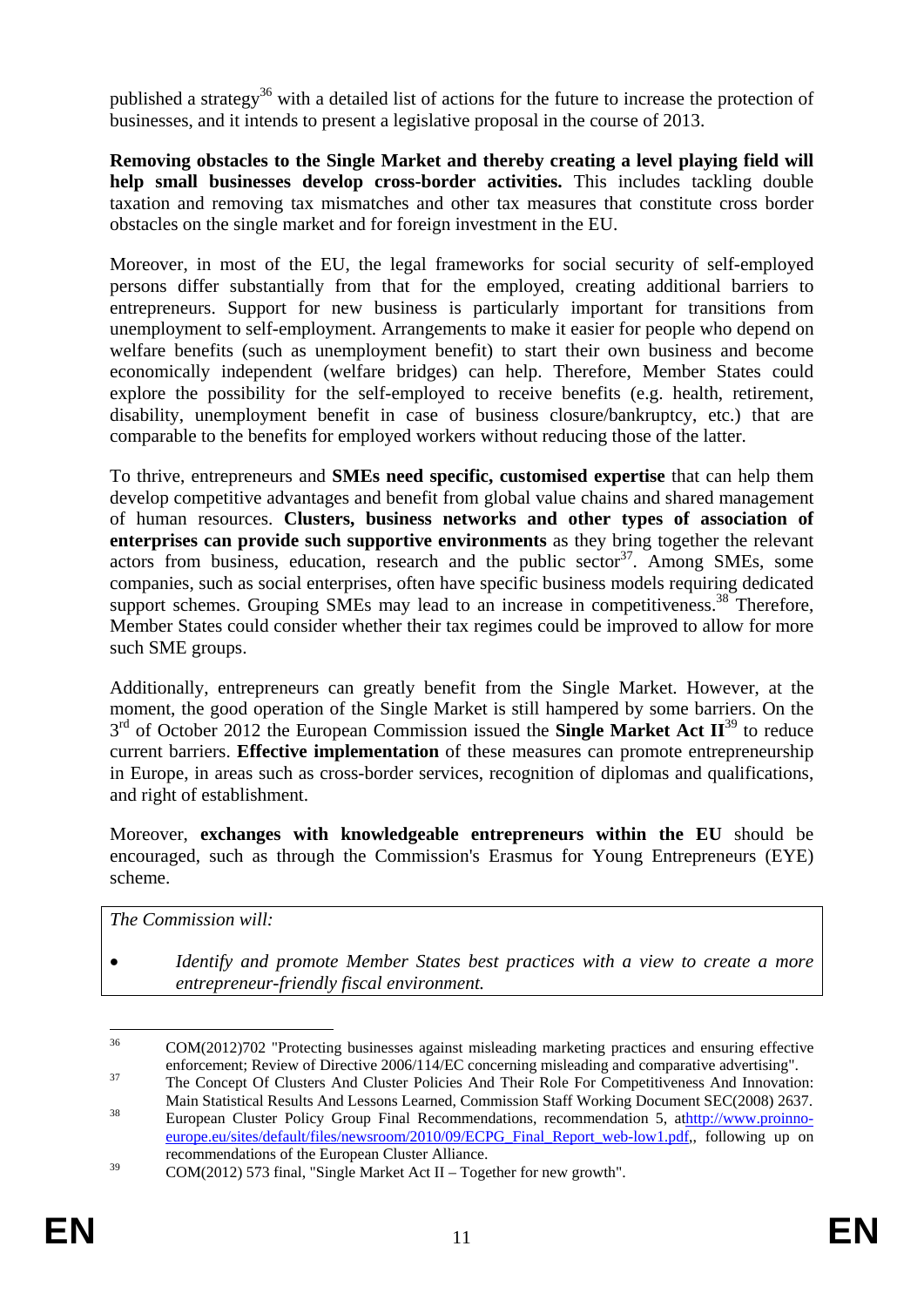- *Support the cooperation between clusters and business networks;*
- *Support the networking and exchange of best practice between agencies running schemes on resource efficiency for SMEs;*
- *Reinforce the partnership of the Enterprise Europe Network with hosting organisations, the Single Points of Contact and all SME support organisations to (i) widely spread information on EU initiatives, on sources of finance, and on support for innovation, (ii) encourage Member States to reinforce measures to increase investment readiness of entrepreneurs and SMEs and (iii) provide effective assistance to help businesses fully benefit from the Single Market and help access markets in third countries.*
- *Revise the rules prohibiting certain misleading marketing practices***<sup>40</sup> to make them** *more robust and strengthen enforcement against such practices in cross-border cases.*
- *Unlock the full potential of the Digital Single Market for SMEs by tackling existing barriers to cross-border online business.*<sup>41</sup>
- *Continue the development of the Erasmus for Young Entrepreneurs programme to meet the increased demand for participation from new entrepreneurs across the Single Market*<sup>42</sup>
- *Encourage exchanges of young entrepreneurs between the EU and third countries*
- *Help Member States develop integrated support schemes through capacity building seminars financed by ESF technical assistance, involving relevant stakeholders including education and training providers to develop integrated strategies and setting up of specific actions, notably for young entrepreneurs.*
- *Continue to develop the Your Europe Business portal with information on the Single Market from both the Commission and Member States.*

*The Member States are invited to:* 

• *Make the national tax administration environment more favourable to early stage business. Reduce the cost of tax compliance by simplifying tax filing and tax payment, by extending the use of electronic means, including speeding up the full implementation of the Digital Single Market.* 

 $40$ 

<sup>&</sup>lt;sup>40</sup> Directive 2006/114/EC concerning misleading and comparative advertising.<br><sup>41</sup> Including, for example, a mini "one-stop-shop" for VAT registration, declaration and payment as in the

Commission Communication on the future of VAT (IP/11/1508).<br><sup>42</sup> In 2013 demand from New Entrepreneurs will exceed available budget: as of end-December 2012 there were about 950 New Entrepreneurs eligible for an exchange while the available budget could allow for about 930 exchanges. Given that the pool of New Entrepreneurs eligible for an exchange is growing on average by 25 entrepreneurs every week it is obvious that demand will exceed supply in 2013. Already in 2012, a number of Intermediary Organisations had used up their allocated budget and could not anymore establish exchanges.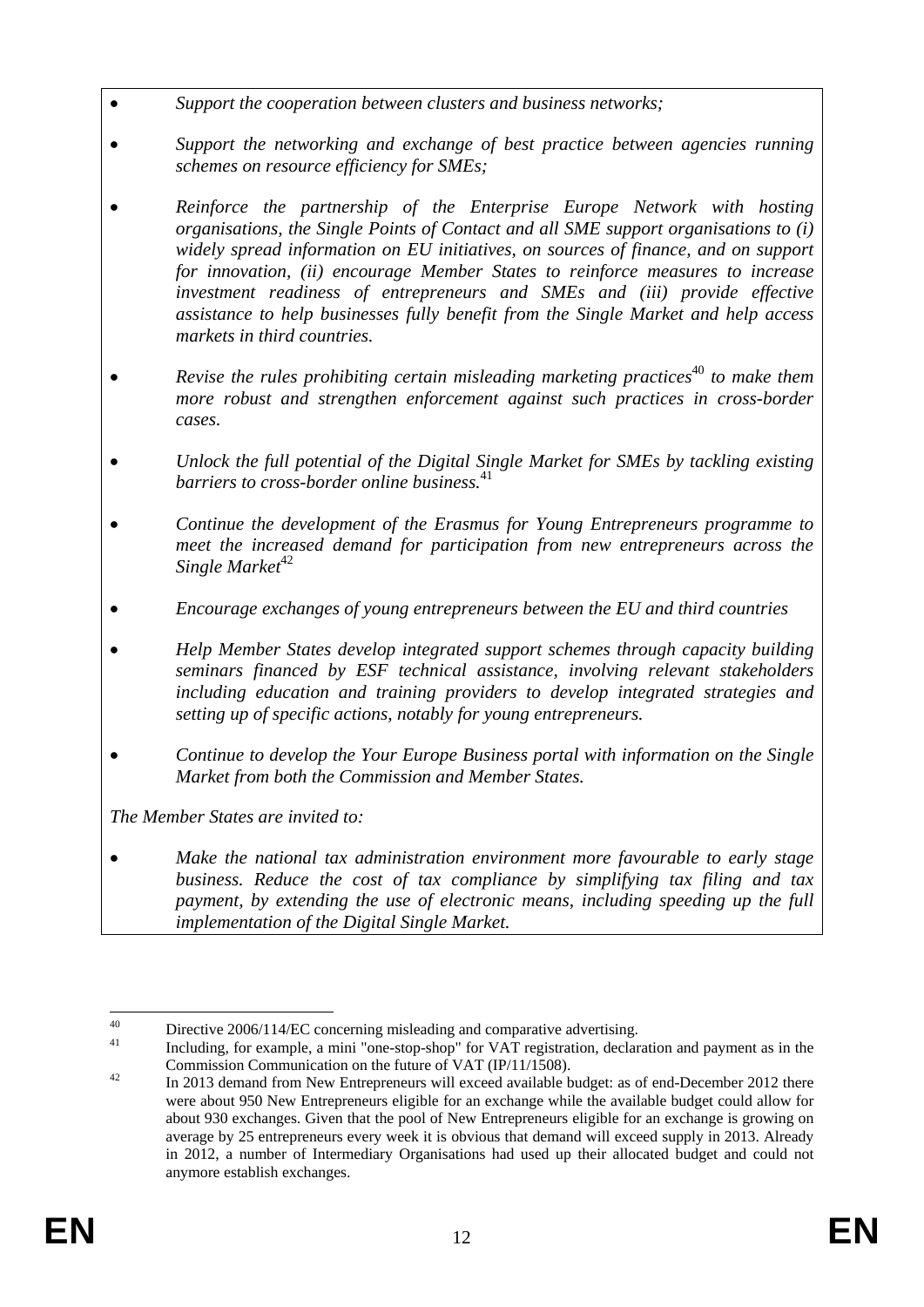- *Promote tax coordination to ensure that inconsistencies in tax treatment do not lead to double taxation or other harmful tax practices that impede the Single Market by hampering cross-border businesses and cross-border venture capital investments.*
- *Reassess corporate income tax regimes to consider extending the statute of limitation of losses and deductions in the Corporate Income Tax.*
- *Consider implementing as from 2013 the option offered for small businesses of a cash accounting scheme for VAT.*
- *Adopt the necessary measures to support the commercialisation of innovation, research and development projects taking into account the special challenges of newly established firms.*
- *Consider the option for owners of new enterprises to request possible adjustments of payment schedules for social contributions for a limited time and based on the specific situation of the firm and sound justifications.*
- *Take full advantage of the newly introduced support options under the European Agricultural Fund for Rural Development (EAFRD) for business start-up and development of comprehensive schemes for professional exchange of entrepreneurs and farm visits, also supporting clusters, business networks and co-operation activities in agriculture, forestry, agro-food processing and among rural nonagricultural businesses.*

### <span id="page-12-0"></span>**3.3. Unleashing new business opportunities in the digital age**

**Better use of information and communication technology (ICT) can significantly help new businesses to thrive**. ICT is the key source of growth for national economies and European SMEs grow two to three times faster when they embrace ICT. As indicated in the Commission Industrial Policy Communication<sup>43</sup>, "*entrepreneurs need to exploit the full potential of the digital single market in the EU that is expected to grow by 10% a year up to 2016*."

Based on the **Digital Agenda** and the **Industrial policy flagship initiatives**, the Commission will help entrepreneurs and SMEs to fully exploit the potential of ICT, both in terms of *supply*  of new digital products and services, and in terms of *demand* and smart use of these technologies.

On the supply side, **Web entrepreneurs** constitute a specific category of entrepreneurs who create new digital services and products that use the web as an indispensable component. Web start-ups tend to grow and fail faster than other businesses and scale exponentially, which translates into higher rewards but also higher risks. They operate in a complex and fast moving eco-system, where networking and experimenting is paramount. Web start-ups are cheaper to set-up and the entry barriers are low, making them an attractive vehicle to start an entrepreneurial career. Web entrepreneurs require for that reason tailored support measures to structurally strengthen the web start-up ecosystem.

 $\overline{13}$ 

<sup>43</sup> A Stronger European Industry for Growth and Economic Recovery, Industrial Policy Communication Update, COM(2012)582 of 10 October 2012.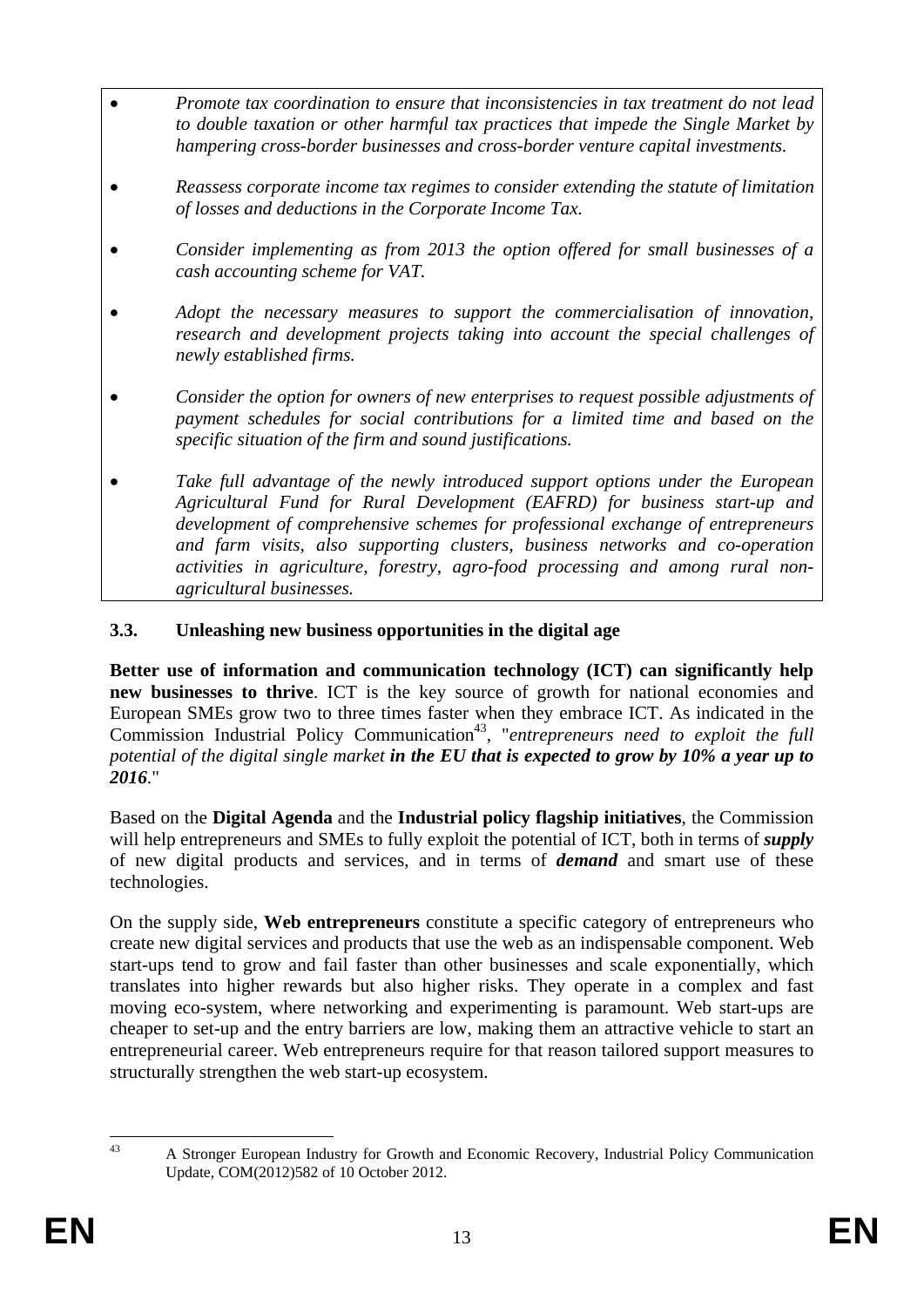On the demand side, **investing in digital technologies is no longer a choice**: companies can nowadays only be competitive when they embrace the digital world. This poses opportunities and challenges, in particular for SMEs, since they are often less equipped to deal with the increased sophistication of new business models.

Digital entrepreneurs are those entrepreneurs that fully exploit digital products and services, including "cloud computing", to reinvent their business models and sharpen their competitiveness<sup>44</sup>. The EU initiatives "Smart use of information technologies and the integration of SMEs in global industrial value chains", and e-Skills will promote the uptake of digital technologies and connect SMEs to the digital world.

The potential of e-commerce as a part of the Digital Single Market opportunities for entrepreneurs is still not fully tapped. A number of specific actions will enhance trust towards online trade.45

*The Commission will:* 

- *Foster the knowledge base on major market trends and innovative business models, by establishing an online Market Monitoring Mechanisms and a Scoreboard, in cooperation with the main stakeholders, to facilitate dialogue and lead to a shared agenda for action.*
- *Raise awareness through a Europe-wide information campaign for entrepreneurs and SMEs on the benefits from the new digital evolutions; the campaign will promote European success stories, pan-European contests and prize award schemes to sensitise entrepreneurs on the changing business landscape and new business opportunities.*
- *Facilitate networking to sparkle and support new business ideas, such as: the creation of a European Mentors Network for training, advice and hands-on coaching on how to do business in the digital age, and match-making events among stakeholders to explore new partnerships.*
- *Launch specific actions for Web entrepreneurs such as: i) a Start-up Europe Partnership to unlock expertise, mentoring, technology and services, ii) a Web Entrepreneurs Leaders Club to bring together world-class web entrepreneurs and strengthen the web entrepreneurial culture in Europe; iii) a European network of web business accelerators; iv) work with European investors in order to increase the flow of venture capital and crowd-funding into web start-ups; and v) Fostering web talent by stimulating the emergence of Massive Online Open Courses*<sup>46</sup> and the *setting up of platforms for mentoring, and skill building.*
- *Strengthen competences and skills by intensifying its E-skills actions to improve eleadership skills, scientific and creative disciplines, and managerial and entrepreneurial skills to address new technological and markets.*

 $44$ 44 COM(2012)529 "Unleashing the Potential of Cloud Computing in Europe".

<sup>45</sup> COM(2011)942 of 11 January 2012. A coherent framework for building trust in the Digital Single Market for e-commerce and online services.<br>
46 See for example http://www.radicalsocialentreps.org/

[http://www.youtube.com/watch?v=iE7YRHxwoDs a](http://www.youtube.com/watch?v=iE7YRHxwoDs)nd [http://www.academicmatters.ca/2012/05/the](http://www.academicmatters.ca/2012/05/the-massive-open-online-professor/)[massive-open-online-professor/](http://www.academicmatters.ca/2012/05/the-massive-open-online-professor/)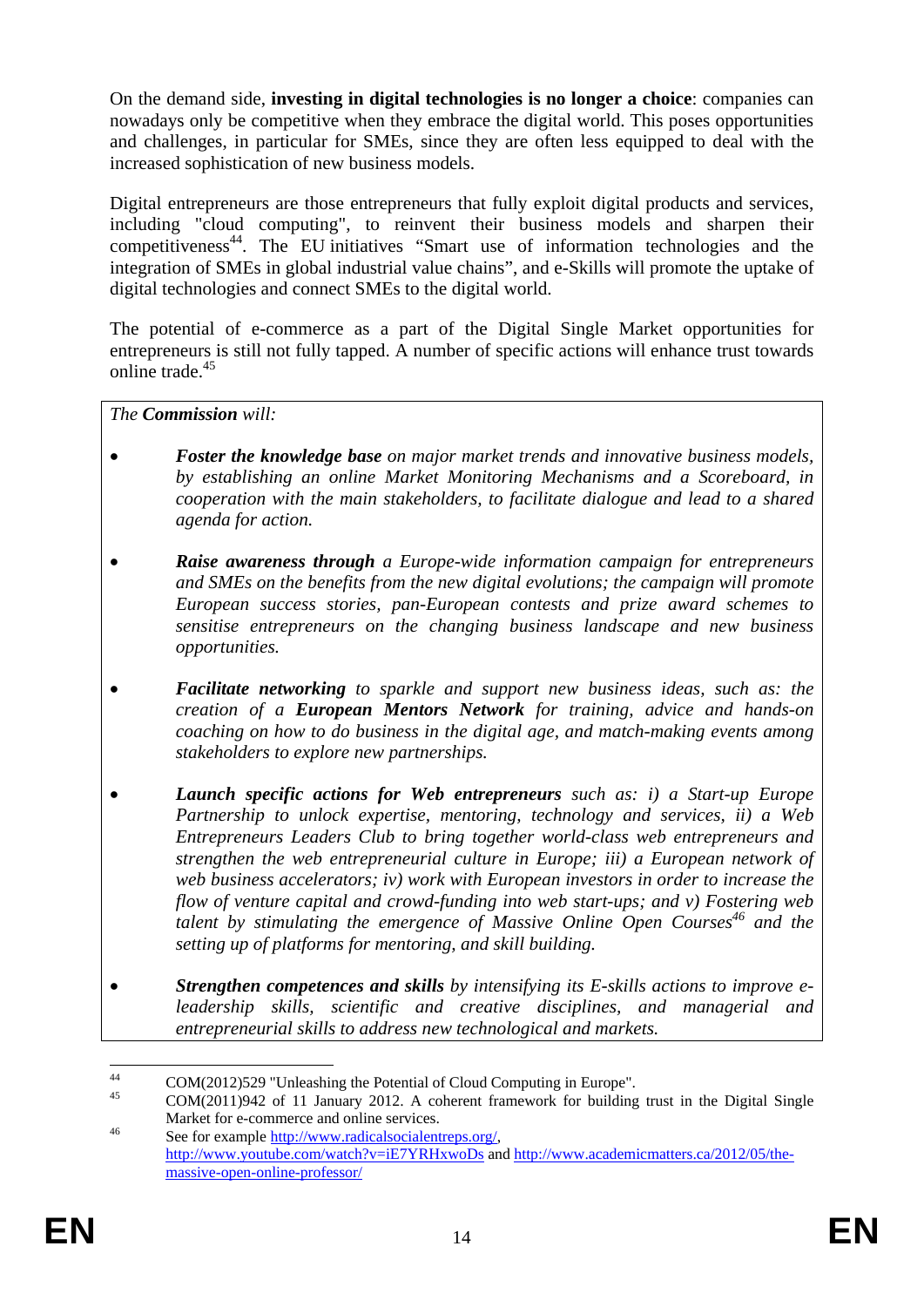*The Member States are invited to:* 

- *Reinforce national or regional support for digital and web start-ups and foster alternative financing for early-stage technology start-ups, such as ICT innovation voucher schemes.*
- *Promote access for entrepreneurs to Open Data and Big Data compiled in public or industry-backed programs such as the cultural data set Europeana. 47*
- *Support the most talented entrepreneurs, e.g. by encouraging, the brightest graduates to begin their career in start-ups.*
- *Support the swift adoption of on-going policy initiatives such as the data protection reform and the proposal for a Common European Sales Law which will lower barriers to the uptake of cloud computing in the EU.*
- *Ensure the best use of European funds for web and digital entrepreneurship according to the applicable rules and priorities.*

### <span id="page-14-0"></span>**3.4. Easier business transfers**

Every year approximately **450,000 firms with 2 million employees are transferred** across Europe. Yet it can be so difficult to make a transfer that **an estimated 150,000 companies**  with 600,000 jobs may be lost each year.<sup>48</sup> The main factors of this are regulatory or tax burdens, lack of awareness of needed preparations and of transparent markets for such transactions, and the long time periods needed to comply with formalities. Moreover, the legal form of a company (sole proprietorships) as well as its age (especially companies less than three years old) are additional elements of vulnerability. That's why **the smallest businesses are the most exposed to failed transfers.** 

These businesses are 'going concerns' with established products, markets and customers and so have a higher probability of survival than new firms. Would-be entrepreneurs should know that the **acquisition of a 'going concern' may be an attractive alternative to starting a new business**. **Transfers should be made easier** for both the entrepreneur who wishes to pass on his or her business and the acquirer.

Transferring a business from one generation to the next is the defining feature of a family business and the greatest challenge that it can face. A family business transfer must be considered as a transfer of ownership, where that ownership is not a liquid asset but something which is built up and developed by the family over generations, including values, traditions and know how. The scope and scale of diverse approaches to inheritance and estate taxes across the EU demonstrate that there is still much room for improving the legal climate for family business transfers.

<sup>47</sup> 47 http://**Europeana.eu** is a cultural portal, created with the support of the European Commission, that acts as an interface to millions of books, paintings, films, museum objects and archival records that have been digitised throughout Europe.<br>
<sup>48</sup> Business Dynamics: Start-ups, Business Transfers and Bankruptcy' (2011)

[http://ec.europa.eu/enterprise/policies/sme/business](http://ec.europa.eu/enterprise/policies/sme/business-environment/files/business_dynamics_final_report_en.pdf)environment/files/business\_dynamics\_final\_report\_en.pdf.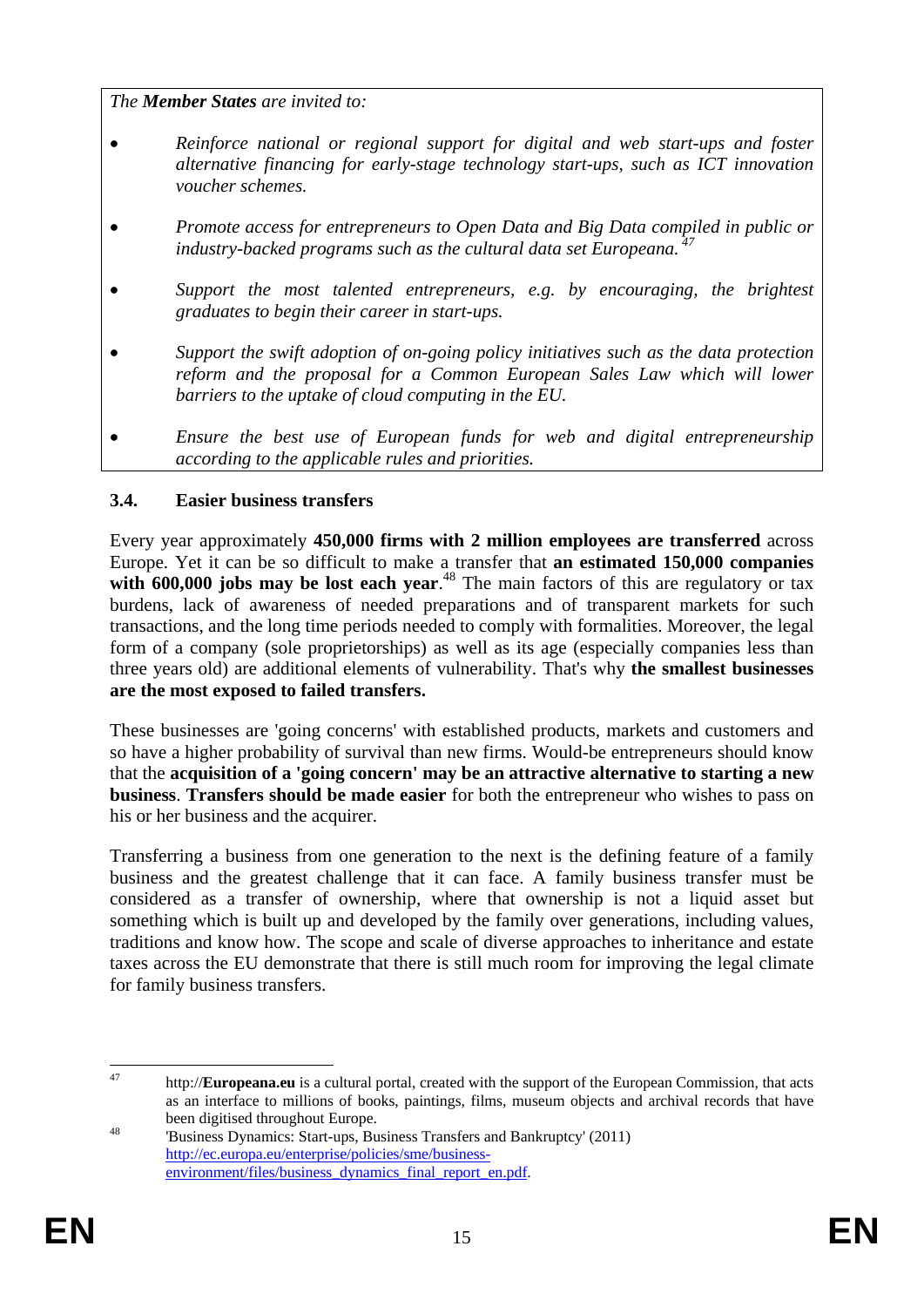The area of business transfers has been **specifically addressed by the Small Business Act**  $(SBA)<sup>49</sup>$  and the **Review of the SBA for Europe of 2011**<sup>50</sup> and was specifically addressed in the **Commission Communication of 2006,** "Implementing the Lisbon Community Program for Growth and Jobs: Transfer of Businesses - Continuity through a new beginning"<sup>51</sup>.

Although some European countries have made progress and a more transfer-friendly regulatory framework has been developed, even in those countries **there may still be low awareness of the entrepreneurial community and stakeholders** (professional associations, legal firms and consultants to entrepreneurs) about possibilities for transfer and about needed preparations.

As the barriers to successful business transfers are largely to be found at local, regional and national levels, it can clearly be worthwhile comparing approaches across Europe with a view to **exchanging best practices and to take actions**, notably in terms of **awareness raising for business transfers, special financial facilities designed to finance transfers, legal transformation** (notably the possibility to create public limited companies facilitating the selling of a firm) **and transparent markets** for business transfers.<sup>52</sup>

*The Commission will:* 

• *Develop guidelines on the most effective programmes and best practices to make business transfers easier, including measures for deepening and expanding the markets for enterprises, mapping available programmes in Europe and proposing necessary actions to remove remaining possible barriers to cross-border business transfers. To this effect, the Commission is organising an expert working group with Member States representatives which in 2013 will aim at performing a stock-taking and analysis of the reasons for remaining barriers in this area and proposing recommendations and support measures addressing these barriers.* 

*The Member States are invited to:* 

- *Improve legal, administrative, and tax provisions for transfers of business taking into account the 2006 Commission Communication on transfers of businesses and the 2011 Commission Communication on tackling cross-border inheritance tax obstacles within the EU53.*
- *Use existing European funds according to their applicable rules and priorities to support transfers of small and medium-sized businesses to entrepreneurs intending to continue running the business.*
- *Improve information and advice services for business transfers as well as improve data collection on and monitoring of business transfers.*

<sup>49</sup> 49 COM(2008) 394 final. - "Think Small First" A"Small Business Act" for Europe.<br>  $COM(2011)$  78 final Review of the "Small Business Act" for Europe.<br>  $COM(2006)$  117 final.

<sup>52</sup> For example, according to the 'Business Dynamics' study, only 1/3 of Member States surveyed offered special financial products to support transfers and in a dozen Member States little or no mentoring or training on the subject was available.<br>COM/2011/864 and associated recommendation 2011/856/EU regarding relief for double taxation of

inheritances.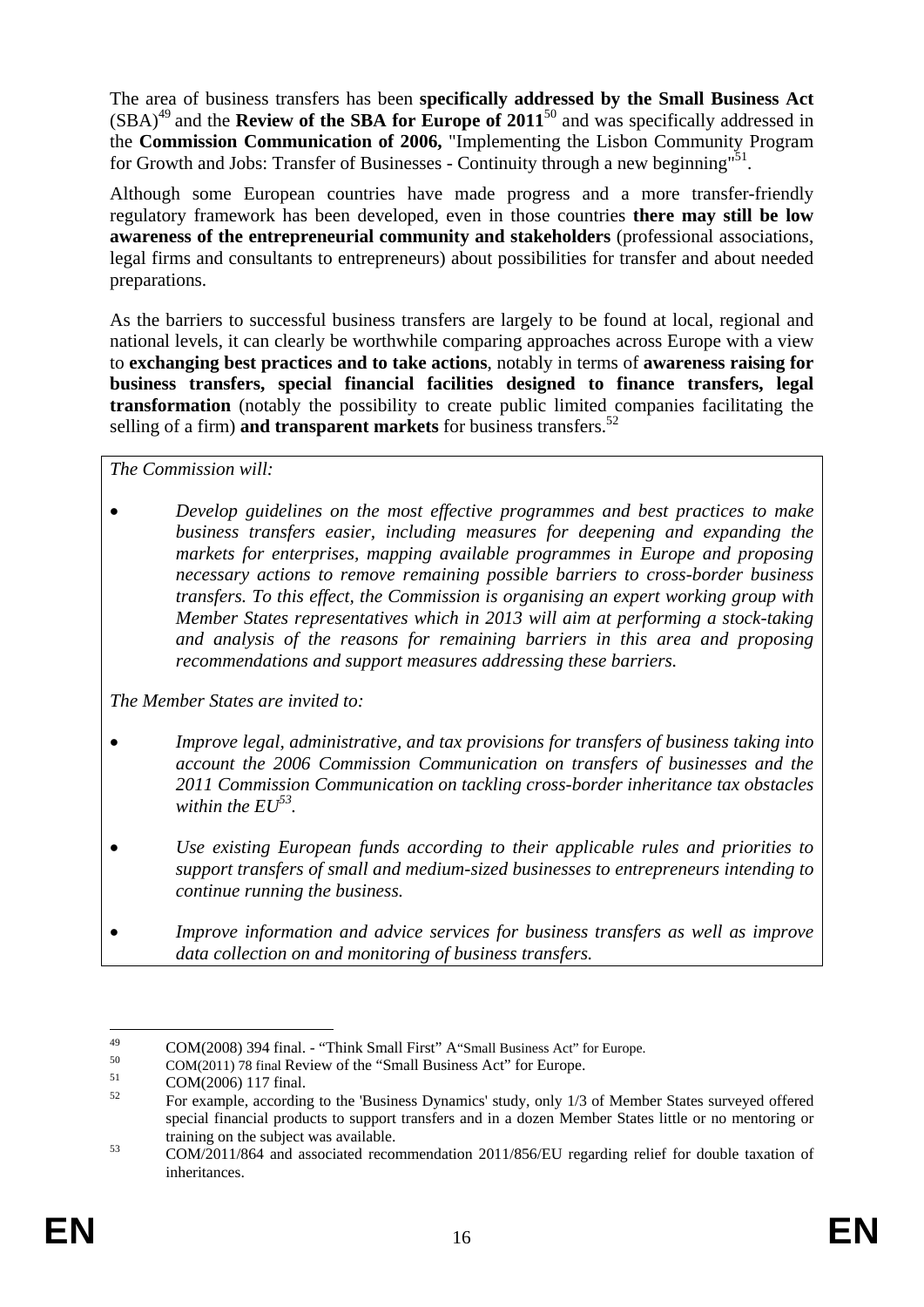- *Effectively publicise business transfer platforms and marketplaces and launch campaigns to raise awareness among potential sellers and buyers of viable businesses.*
- *Consider reviewing tax regulation with respect to its impacts on the liquidity of a small or medium-sized family business in case of a succession of ownership without impacting revenues negatively.*

### <span id="page-16-0"></span>**3.5. Turning failure into success: second chances for honest bankrupts**

Business failure, like business creation, is part of a dynamic, healthy market. **Evidence shows that by far the majority (96%) of bankruptcies are due to a string of late payments or other objective problems** – they are, in other words 'honest failures', without any fraud by the entrepreneur.<sup>54</sup> Entrepreneurs are nevertheless treated by many bankruptcy laws as if they were fraudulent, having to go through complex procedures before they can be discharged. In some Member States the procedure may take such a long time that entrepreneurs will not consider another business venture<sup>55</sup>. In some cases they may be legally barred from starting a new enterprise for much or all of their lifetimes.

Even after a discharge, former bankrupts are stigmatised and have difficulties financing a new enterprise. Therefore, many potential entrepreneurs simply give up and do not consider trying again.

Yet research shows that **'second starters' are more successful and survive longer than average start-ups**; **they grow faster and employ more workers**56. Thus, **a failure** in entrepreneurship **should not result in a "life sentence"** prohibiting any future entrepreneurial activity **but should be seen as an opportunity for learning and improving** – a viewpoint that we already today fully accept as the basis of progress in scientific research. Consequently, any move to encourage a new generation of entrepreneurs must include reassurance that, if their first idea does not fly, they will not be forever barred from trying to 'take off' again. Thus bankruptcy laws must provide for swift, efficient ways of lodging and recovering claims for creditor enterprises, while faster and more affordable procedures for winding up businesses and for discharge from bankruptcy should be put in place.

The Commission adopted last December a Communication on a new European approach to business failure and insolvency<sup>57</sup> to create a more business friendly environment, for example by improving the efficiency of national insolvency laws including the length and costs of the period of discharge from bankruptcy. As a first step to be taken, the Commission also adopted at the same time a proposal for the modernisation of the Regulation on insolvency proceedings<sup>58</sup> which will ensure cross-border recognition of the rescue of enterprises and also includes facilitating the lodging of claims in another Member State.

*The Commission will:* 

<sup>54</sup> 

<sup>&</sup>lt;sup>54</sup> http://eur-lex.europa.eu/LexUriServ/LexUriServ.do?uri=COM:2007:0584:FIN:en:PDF.<br><sup>55</sup> In some Member States liquidation procedure of the business takes approximately 1-2 years. An

additional 3 to 9 years are needed to start again business.<br>
56 E. Stam, D. B. Audretsch and J. Meijaard, "Renascent Entrepreneurship", Erasmus Research Institute of

Management, 2006.<br>
COM(2012) 742 "A new European approach to business failure and insolvency".<br>
S8 COM(2012) 744

COM(2012) 744.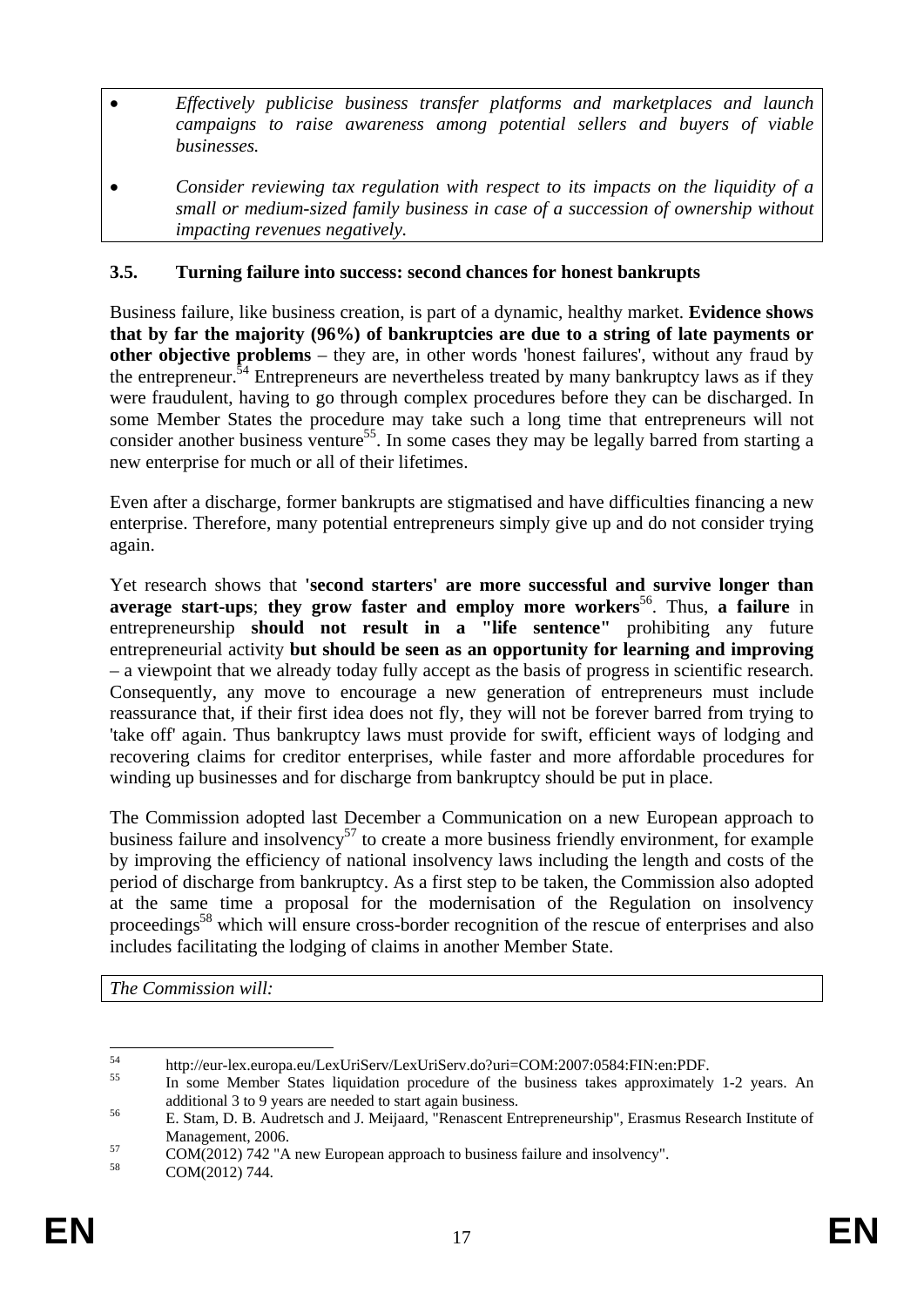• *Launch a public consultation so as to receive views from stakeholders on the issues identified in the Communication on a new European approach to business failure and insolvency, including on giving honest bankrupts a second chance and on shortening and aligning the "time to discharge".* 

*The Member States are invited to:* 

- *Reduce when possible, the discharge time and debt settlement for an honest entrepreneur after bankruptcy to a maximum of three years by 2013. 59*
- *Offer support services to businesses for early restructuring, advice to prevent bankruptcies and support for SMEs to restructure and re-launch.*
- *Provide advisory services to bankrupt entrepreneurs to manage debt and to facilitate economic and social inclusion and develop programmes for 'second starters' for mentoring, training and business networking.*

### <span id="page-17-0"></span>**3.6. Regulatory burden: clearer and simpler rules**

**Entrepreneurs should be the 'normal customer' for whom administrations benchmark their procedural requirements** and yet nearly three-quarters of Europeans consider it too difficult to start their own business because of administrative complexities $60$ . Many more complained about heavy regulatory burdens imposed on the running of a business. Aware of this, in 2007 the Commission committed to an Action Programme to cut red tape stemming from EU legislation by 25% before the end of  $2012^{61}$ . In November 2011 the Commission adopted its Report on minimising regulatory burden for SMEs – adapting EU regulation to the needs of micro-enterprises, $62$  which extended the focus to a far wider range of all regulatory burdens beyond the administrative burden of reporting to authorities, and introducing the principle of reverse burden of proof for any new regulatory burden. It also committed the Commission to improved consultation with smaller businesses and the adoption of an annual scoreboard on progress towards implementation in Member States.

**The Commission has tabled proposals beyond the target of 25% reduction** Measures worth EUR 30.8 billion in annual savings for businesses have been adopted by the EU legislator. This represents 25% of the regulatory burden, which has been estimated at EUR 123.8 billion. Another 5.5% of burden reduction could be achieved if the additional proposals tabled by the Commission were adopted by the European Parliament and Council.

<sup>59</sup>  $^{59}$  As requested by the Conclusions from the May 2011 Competitiveness Council.

<sup>&</sup>lt;sup>60</sup> EU Commission Flash Eurobarometer No 354 "Entrepreneurship".

<sup>61</sup> The Action Programme to eliminate unnecessary administrative burdens on businesses in the EU identified priority areas which generated around 80% of the administrative burden from EU legislation, including national rules implementing or transposing this legislation. In concert with the Stoiber Group which served as an independent adviser, hundreds of adaptations were proposed that have already generated over €40 billion in annual savings for enterprises. Proposals involved areas ranging from agriculture, environment, and fisheries to company law, tax, statistics, food safety and pharmaceuticals. The biggest "contributors" to the savings are tax law (moving from paper bills to electronic bills) and company law (exceptions for micro-enterprises from some provisions regarding the balance sheet and

publication obligations).<br><sup>62</sup> COM(2011)803 and Communication on EU regulatory fitness (REFIT!) see: [http://ec.europa.eu/governance/better\\_regulation/index\\_en.htm.](http://ec.europa.eu/governance/better_regulation/index_en.htm)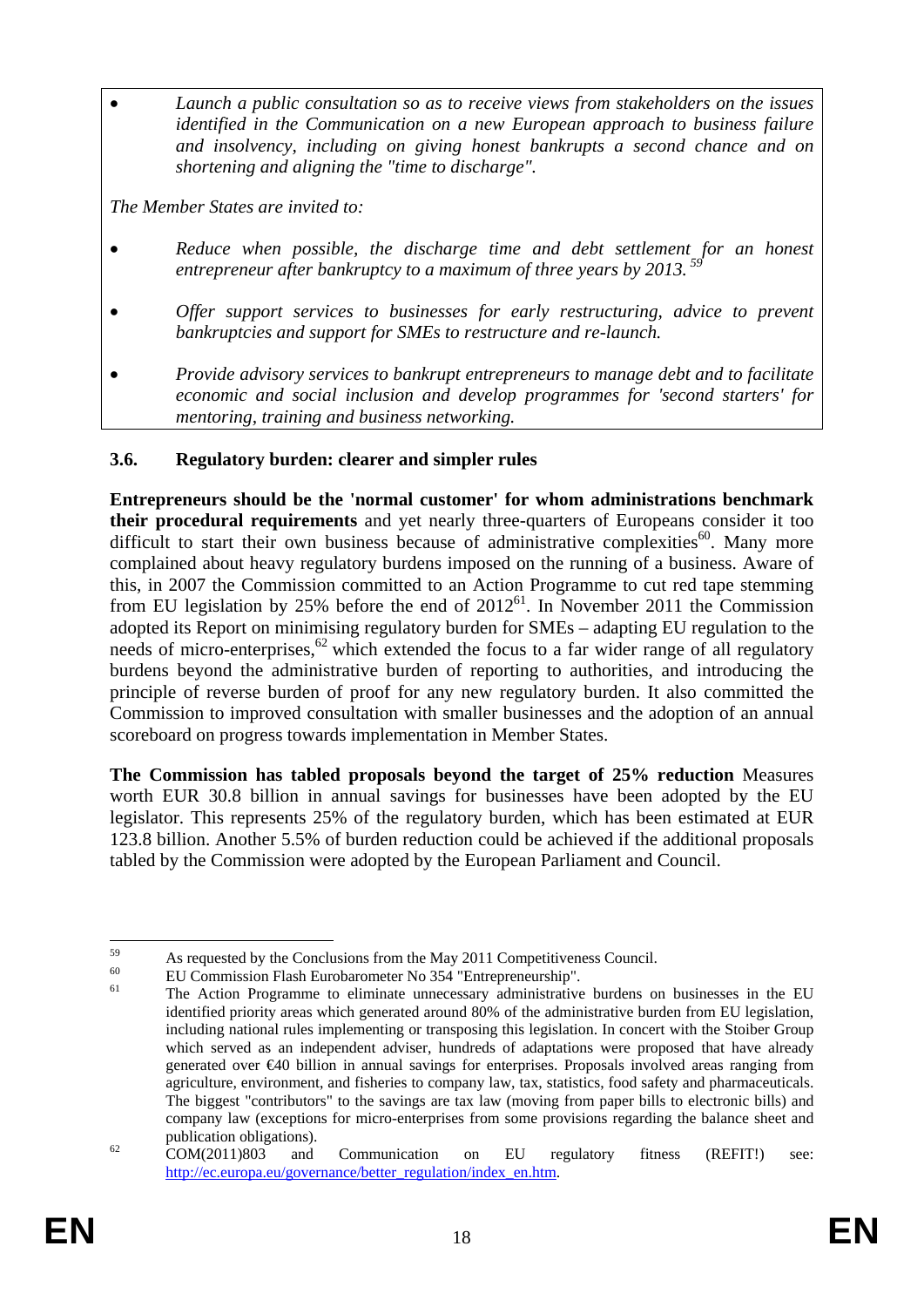Notable savings have been realised in the areas of **tax law** (moving from paper to electronic billing) and company law (exceptions for micro-enterprises from some provisions on financial reporting obligations). For instance, the Invoicing Directive<sup>63</sup> has created equal treatment between paper and e-invoices and no longer allows Member States to prescribe a certain technology for e-invoices<sup>64</sup>. Progress has also been made in modernising **customs legislation**, reducing statistical reporting obligations on SMEs, and an extensive range of areas across the Member States.<sup>65</sup>

**Reducing unnecessary or excessive regulatory burden remains on the top of the Commission's political agenda.** To this effect, in addition to conferences being held in Member States, on 1 October 2012 a public consultation was launched to identify the **ten most burdensome pieces of EU legislation**<sup>66</sup>. The outcome of this consultation, together with more specific analysis, will be taken into consideration when assessing the need for reviewing EU regulation in specific areas.

**Regulatory obligations of businesses should be clear and simple**. In addition to protecting public and workplace health and safety and the environment, clear regulatory frameworks ensure a level playing field, fair and free competition, business certainty and market predictability. Smart regulation can also drive innovation putting European Companies in the lead in key technologies and services. However, duplicative or uncoordinated licensing should be eliminated. Similarly, burdensome formalities such as the request to prove the authenticity of public documents (e.g. corporate records), should be eliminated for business activities inside the Internal Market.

**Red tape should be eliminated or reduced** wherever possible **for all businesses** and particularly for micro-enterprises **including the self-employed and the liberal professions**, who are exceptionally vulnerable to the burdens of bureaucracy due to their smaller size and limited human and financial resources. At the same time, remaining undue and unjustified barriers to entry in liberal professions should be removed.

In the area of public procurement SMEs and cross-border bidders are hampered by administrative requirements (e.g. provision of evidentiary documents), problems in obtaining information and sometimes disproportionate requirements by contracting authorities. The share of SMEs winning public procurement contracts has not changed significantly since 2002. The most significant factor affecting SME participation is the size of a contract – SMEs do not have the capacity to bid for or fulfil requirements of large public contracts and in general, contracts above €300,000 seem to be beyond their capacity. Use of lots for contracts with a total value above certain thresholds would increase the number of contracts accessible to SMEs.

<sup>63</sup> 63 Council Directive 2010/45/EU of 13 July 2010 amending Directive 2006/112/EC on the common system of value added tax as regards the rules on invoicing.<br>
It is estimated that if all businesses adopt e-invoicing savings would amount to  $\epsilon$ 18 billion in the

medium-term.<br><sup>65</sup> For a compendium of best practices see extensive annexes to 'Europe can do better', adopted by the

High Level Group on reducing administrative burdens (Nov 2011), at http://ec.europa.eu/dgs/secretariat\_general/admin\_burden/best\_practice\_report/docs/bp\_report\_signatur

e\_en.pdf.<br><sup>66</sup> Consultation: "Which are the TOP10 most burdensome EU legislative acts for SMEs?" http://ec.europa.eu/enterprise/policies/sme/public-consultation-new/index\_en.htm.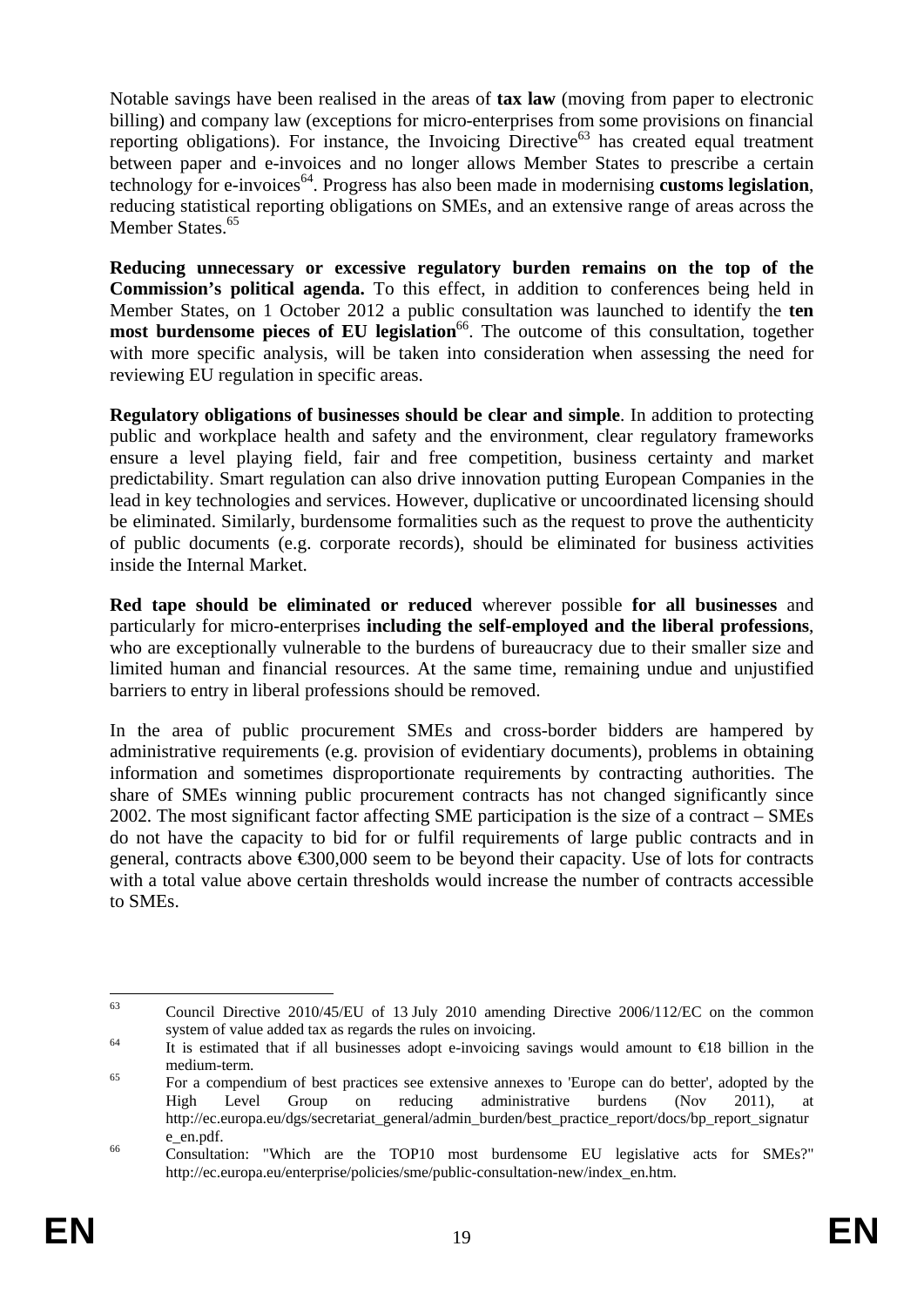Furthermore, the Commission recommends to Member States to continue modernising labour markets by simplifying employment legislation and developing flexible working arrangements, including short-time working arrangements.<sup>67</sup>

In addition, businesses should be able to count **on expert advice and assistance** whenever they face misapplied Internal Market law, an area where the Commission's (SOLVIT) network has been active for the last 10 years.

**Entrepreneurs should also be able to count on one single contact point to receive comprehensive information on licenses**, **administrative procedures, finance and public support**. 'One stop shops' for entrepreneurs such as "Barcelonactiva", winner of the 2011 European Enterprise Promotion Award, should be expanded. Moreover, the Commission has recently launched a new "Your Europe" portal which includes **a single access point on EU financial instruments**<sup>68</sup>. More administrative procedures should be made available online for businesses, including across borders. Member States are encouraged to extend their Points of Single Contact set up under the Services Directive to more procedures, to follow the business lifecycle approach, be multilingual and be more user-friendly.

*The Commission will:* 

- *Continue to vigorously pursue the reduction of regulatory burden in EU proposed legislation especially in areas where such burdens are the highest.*
- *Indicate how it will go about reviewing and revising EU regulation to reduce the unnecessary or excessive burden in areas identified in the' top ten most burdensome'. Legislative initiatives reducing administrative burden in other areas will also be proposed, such as those promoting e-invoicing in the field of public procurement and making business easier through a standard VAT declaration*<sup>69</sup>.
- *Propose legislation abolishing burdensome authentication requirements for public documents which SMEs have to produce to conduct cross-border business within the Single Market.*
- *Set up a working group to assess the specific needs of liberal profession entrepreneurs in relation to issues such as simplification, internationalization or access to finance.*
- *Monitor progress via the Points of Single Contact under the Services Directive and encourage Member States to take a more business-oriented approach.*
- *Take action to ensure that more businesses get help through SOLVIT when their rights are denied in the single market by public authorities. The Enterprise Europe Network should assist business with a view to ensuring that they can effectively access and make use of SOLVIT. Screen all existing resources for entrepreneurs at*

<sup>67</sup> "Towards a job-rich recovery", 18.4.2012, COM(2012) 173 final. See also 'Obstacles to growth -Recruiting the first employee', report of the First Employee expert group,

<sup>.</sup>http://ec.europa.eu/enterprise/policies/sme/files/support\_measures/first\_emp/1st\_emp\_en.pdf. 68 This is the result of the Commission Action Plan to improve access to finance for SMEs, (COM(2011) 870 final.<br>
Commission Work Programme 2013 (COM (2012) 629 final).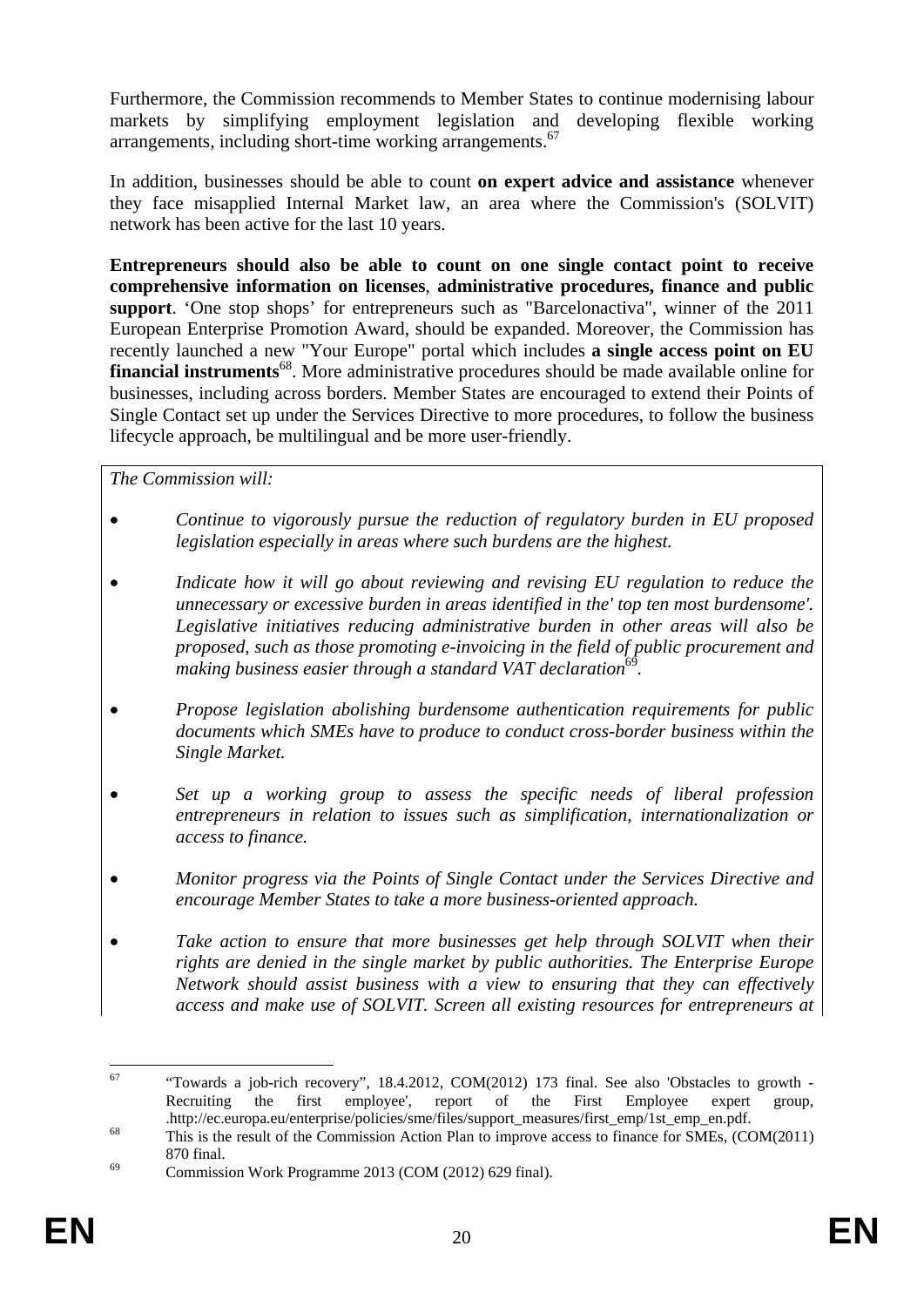*the EU level, to ensure clarity and accessibility and avoid duplication and outdated information.* 

*The Member States are invited to:* 

- *Reduce time for licensing and other authorisations necessary to start a business activity to one month by the end of 2015.*<sup>70</sup>
- *Fully implement the 'European Code of Best Practices facilitating SMEs' access to public procurement' by 2013.*
- *Continue modernising labour markets by simplifying employment legislation and developing flexible working arrangements, including short-time working arrangements.*<sup>71</sup>
- *Extend the Points of Single Contact to more economic activities and make them more user-friendly;*
- *Set up "one-stop-shops for entrepreneurs" to bring together all business support services including mentoring, facilitation and advice on access to conventional and non-conventional finance, access to 'incubators' and 'business accelerators' and support for early internationalisation of young enterprises. All relevant stakeholders should be involved to ensure a partnership approach, including education and training providers.*

#### <span id="page-20-0"></span>**4. ACTION PILLAR 3 – ROLE MODELS AND REACHING OUT TO SPECIFIC GROUPS**

### <span id="page-20-1"></span>**4.1. New perceptions: entrepreneurs as role models**

**Europe has a limited number of known entrepreneurial success stories**. This is due to the fact that entrepreneurship has not been celebrated as a preferred career path. It is rare in Europe to find 'entrepreneur' ranked highly among desirable occupations. Despite the fact that entrepreneurs create jobs and power the economy their successes are not presented as role models in the media. For young people, this makes an entrepreneurial career rank rather low in the list of attractive professions and it is a deterrent to those who might want to become entrepreneurs.

An important element to change the entrepreneurial culture is thus **a change in the perception of entrepreneurs through practical and positive communication** about the achievements of entrepreneurs, their value to society and the opportunities of new business creation or acquisition as a career destination. To achieve this, their visibility as role models must be stepped up, taking into account the diversity of entrepreneurial profiles and paths to success. Clear and engaging information on the challenges and rewards of an entrepreneurial career can counteract negative impressions. A corresponding broader discussion in public, especially in the media, is thus essential for an entrepreneurial revolution. Public and private institutions should be encouraged to emphasize the social and economic importance of

 $70$ The 'Business Dynamics' Study from 2010 found that in 7 out of 33 European countries surveyed, it was [possible for five model companies to obtain all neces](http://ec.europa.eu/europe2020/pdf/ags2013_en.pdf)sary licences within 30 days.<br>http://ec.europa.eu/europe2020/pdf/ags2013\_en.pdf, page 10.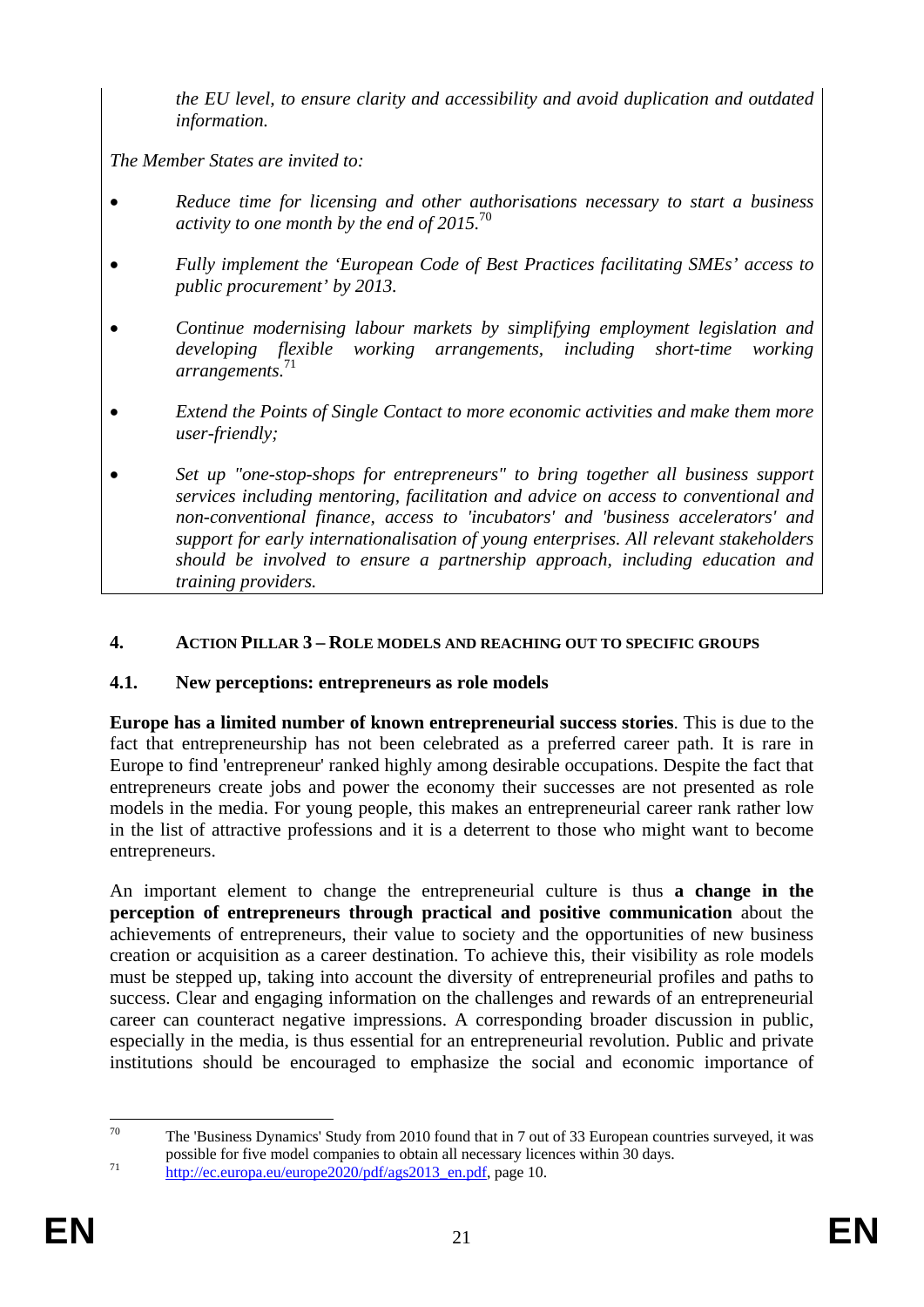entrepreneurs not only as a legitimate career path but also as a matter of utmost national, European and international interest.

*The Commission will:* 

• *Establish, in the framework of the "SME Week", a Europe-wide "EU Entrepreneurship Day" for students in their last year of secondary education. Events could include meetings with entrepreneurs, case studies, lectures, workshops and "company open days".* 

*The Member States are invited to:* 

- *Step up entrepreneurship promotion activities and appoint known entrepreneurs as national Entrepreneurship Ambassadors to become "the face of entrepreneurship" in their countries. Their role will be to promote the value of entrepreneurship to society, emphasise the importance of developing entrepreneurial skills and experiences in education, and highlight entrepreneurship as a career opportunity.*
- *Better take into account the variety of business models and legal statuses in their national or local business support schemes, and develop social entrepreneurship education and training.*

#### <span id="page-21-0"></span>**4.2. New horizons: reaching out to women, seniors, migrants, the unemployed, young people**

Demographic groups that are underrepresented within the entrepreneurial population and especially founders of start-ups are young people, women, disabled and/or migrants. Europe has to open up for them paths into entrepreneurship to create for them jobs, empower them economically and socially and leverage their creative and innovative capacities. These paths should be sensitive to the needs of different groups, their expectations and their norms with regards to how advice and information is delivered and received. Actions should be based on an integrated support scheme that promotes human capital, as well as providing financial support. Besides specific activities adapted to the needs of each of these groups, they should all be included into entrepreneurship training programmes that are designed and offered in partnership with education and training providers, youth organisations, mainstream business advisers and financial institutions.

### <span id="page-21-1"></span>*4.2.1. Women*

Women constitute 52% of the total European population but only one-third of the selfemployed or of all business starters in the  $EU^{72}$  Women thus represent a large pool of **entrepreneurial potential in Europe**. When establishing and running a business, women face more difficulties than men, mainly in access to finance, training, networking, and in reconciling business and family.<sup>73</sup>

#### **Potential women entrepreneurs should be made aware of business support programmes and funding opportunities**.

 $72$ Eurostat, 'Statistics in focus: the entrepreneurial gap between men and women' (30/2007).<br>
See, e.g., O. Bekh, ETF Women's Entrepreneurship Development, Policy Brief (2012); A. Lesina, F.

Lotti, 'Do Women Pay More for Credit? Evidence from Italy', NBER Working Paper (2008); 'women in business and decision-making', Eurochambres (2004).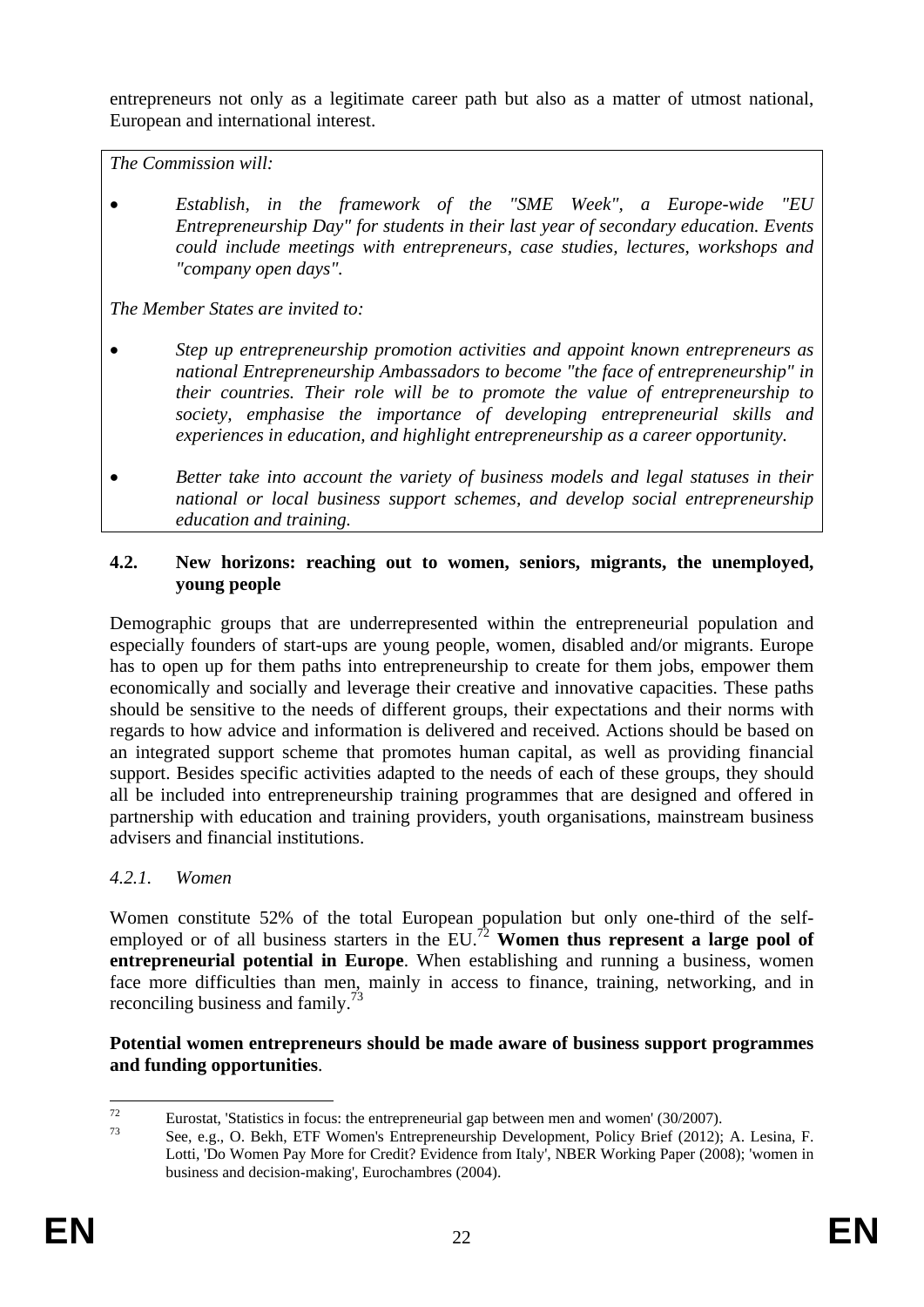In 2009 the Commission inaugurated the European Network of Female Entrepreneurship Ambassadors, to serve as inspirational role models for potential women entrepreneurs. This was followed in 2011 by the European Network of Mentors for Women Entrepreneurs, who voluntarily counsel women starting and running new businesses. In 2012, the Commission made a proposal to improve the gender balance in boards of publicly listed companies. Even though board membership requires different competences and skills compared to entrepreneurship, more women in senior management positions could serve as a role model for other women in general. The visibility of bigger number of successful professional women will show other women that they have chances of success on the labour market.

Effective implementation of existing gender equality legislation, in particular Directive  $2010/41/EC^{74}$  should further stimulate female entrepreneurship.

*The Commission will:* 

• *Create a Europe-wide on-line mentoring, advisory, educational and business networking platform for women entrepreneurs that will bring the current national ambassadors and mentors networks on-line, deepen their offer and expand their reach and support female entrepreneurship at national and regional level by promoting the exchange of best practices between Member States.* 

*Member States are invited to:* 

- *Design and implement national strategies for women's entrepreneurship that aim at increasing the share of women-led companies.*
- *Collect gender-disaggregated data and produce annual updates on the state of women entrepreneurs nationally.*
- *Continue and expand the existing networks of Female Entrepreneurship Ambassadors and Mentors for Women Entrepreneurs.*
- *Implement policies enabling women to achieve an adequate work-life balance, by establishing appropriate and affordable care for children and elderly dependents, notably by taking full advantage of support options under the EAFRD, ERDF and ESF.*

### <span id="page-22-0"></span>*4.2.2. Seniors*

**Seniors are a valuable resource for entrepreneurship.** Between 1990 and 2010 the share of citizens aged over 50 increased in Europe from 32.1% to 36.5% and the median age of the European population is expected to rise for the coming decades. A growing cohort of well educated, highly experienced adults is retiring every year and to date society has not been innovative in occupying them and benefitting from their know-how and skills. Engaging them in both business creation and in supporting new and existing entrepreneurs would maximise the wealth of experience they possess that can be lost on retirement, cultivate intergenerational learning and ensure knowledge transfer.

74

O.J. L 180/1 of 15.7.2010.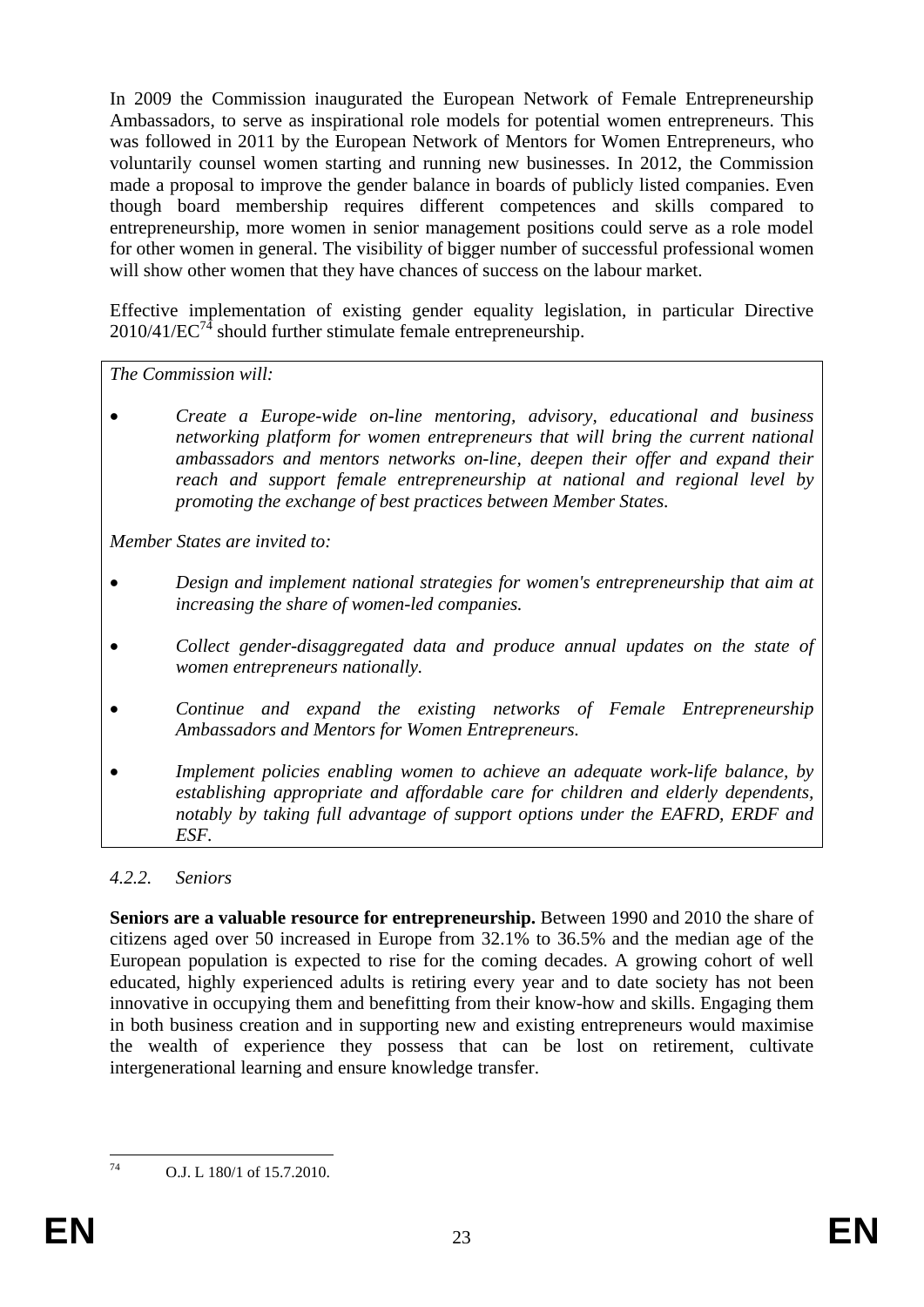As people live longer and healthier lives, traditional models of and choices for retirement are beginning to change. Those seniors who wish to start a business for the first-time should benefit from the full range of existing support services.

**Senior entrepreneurs can also be a valuable resource for other entrepreneurs**. Retired business people have precious know-how and experience that can make it easier to start and run a company than it might otherwise be for an inexperienced founder. This knowledge represents valuable European intellectual capital and should be made the most of. Europe could take inspiration from programmes such as 'Senior Enterprise' (Ireland) and 'Maillages' (France) encouraging motivated seniors to serve as voluntary mentors, potential buyers of or investors in businesses, or as temporary managers to assist vulnerable start-ups or businesses in transition.75

*The Commission will:* 

• *Help exchange best practices helping senior executives and entrepreneurs to mentor new entrepreneurs as well as support mutual and intergenerational mentoring between entrepreneurs, to exchange vital skills, such as ICT literacy and the experience of seniors.* 

*The Member States are invited to:* 

- *Foster senior entrepreneurs interested in transferring know-how to new entrepreneurs and match senior entrepreneurs with inexperienced entrepreneurs to create teams with broader skill sets.*
- *Ensure that the participation of senior entrepreneurs and retired executives in projects is compatible with their pension prospects.*

### <span id="page-23-0"></span>*4.2.3. Migrant entrepreneurs*

Immigrants founded 52% of start-ups created in Silicon Valley between 1995 and 2005 and Israel owes much of its success to its immigrant population. **According to the OECD, migrants are more entrepreneurial than natives and a foreign-born self-employed person who owns a small or medium firm creates between 1.4 and 2.1 additional jobs<sup>76</sup>. Migrants represent an important pool of potential entrepreneurs** in Europe. However, today European migrant businesses are mainly micro-businesses with no or very few employees. They are also small in comparison with indigenous businesses as regards turnover and profit. Qualified migrants populations often face legal difficulties, limited labour markets and career opportunities that push them into self-employment. It should also be noted that some third countries have a migration policy particularly attractive to facilitate the arrival of entrepreneurs. The more vulnerable groups of less qualified migrants should also be

 $75$ 75 A further example of what can be achieved may be seen in the US-based Service Corps of Retired Executives (SCORE) which established a network of 13,000 volunteers whose expert counselling helped create over 67,000 jobs in 2011.<br>
<sup>76</sup> OECD(2010), Open for Business; Migrant Entrepreneurshi in OECD Countries, OECD Publishing,

http://dx.doi.org/10.1787/9789264095830-en.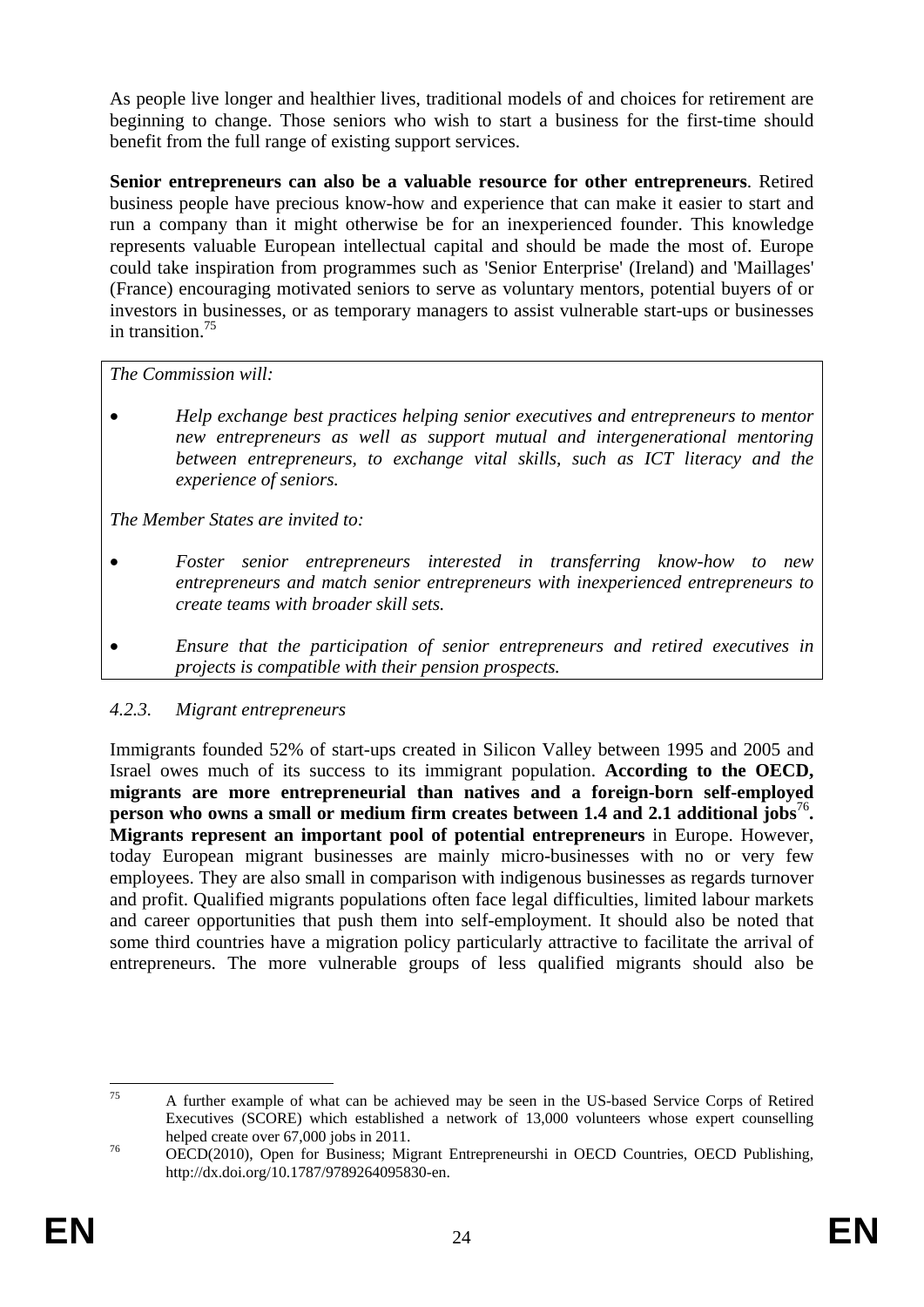addressed. Notwithstanding that migrants have higher business creation rates than the rest of the population they fail more due to a lack of information, knowledge and language skills<sup>77</sup>.

The EU has publicly recognized the key contribution that migrant entrepreneurs can make to sustainable growth and employment. The European Agenda for the Integration of Third-Country Nationals<sup>78</sup> stresses the important role of migrants as entrepreneurs and states that "their creativity and innovation capacity should also be reinforced". It is important that policies to encourage entrepreneurship in Europe take full account of the entrepreneurship potential represented by this group. Highly-qualified non-EU nationals can already be admitted as workers under the Blue Card Directive.<sup>79</sup> National and European policies should also consider the potential of qualified migrants for the creation of businesses and jobs. In particular, support measures and policy initiatives should help attract talented would-be entrepreneurs wishing to create global companies based in Europe.

*The Commission will:* 

- *Propose policy initiatives to attract migrant entrepreneurs and to facilitate entrepreneurship among migrants already present in the EU or arriving for reasons other than setting up business, building on the best practices developed in the Member States, including by local authorities.*
- *Analyse the opportunity of proposing legislation aimed at removing legal obstacles to establishment of businesses and giving qualified immigrant entrepreneurs a stable permit.*

*The Member States are invited to:* 

- *Remove legal obstacles to establishment of businesses by legal migrant entrepreneurs, such as considering initiatives to give to qualified immigrant entrepreneurs or immigrant graduates of a European university-level institution a stable permit to allow them to set up a business in Europe, which can be extended if pre-defined targets in terms of job-creation, turnover or raising of new funding are achieved.*
- *Facilitate access to information and networking for migrant entrepreneurs and prospective migrant entrepreneurs by, e.g., creating relevant information centres in areas densely populated by migrants.*

# <span id="page-24-0"></span>*4.2.4. Unemployed, in particular young people*

Given the significant number of unemployed people across Europe, entrepreneurship support schemes should be put in place to encourage business creation as a route out of

<sup>77</sup> 77 Rath, J., Eurofound (2011), *Promoting ethnic entrepreneurship in European cities*, Publications Office of the European Union, Luxembourg. Europe, available at :

http://www.eurofound.europa.eu/pubdocs/2011/38/en/2/EF1138EN.pdf.<br>
COM(2011) 455 final and SEC(2011) 957 final.<br>  $\frac{79}{2}$ 

Council Directive 2009/50/EC.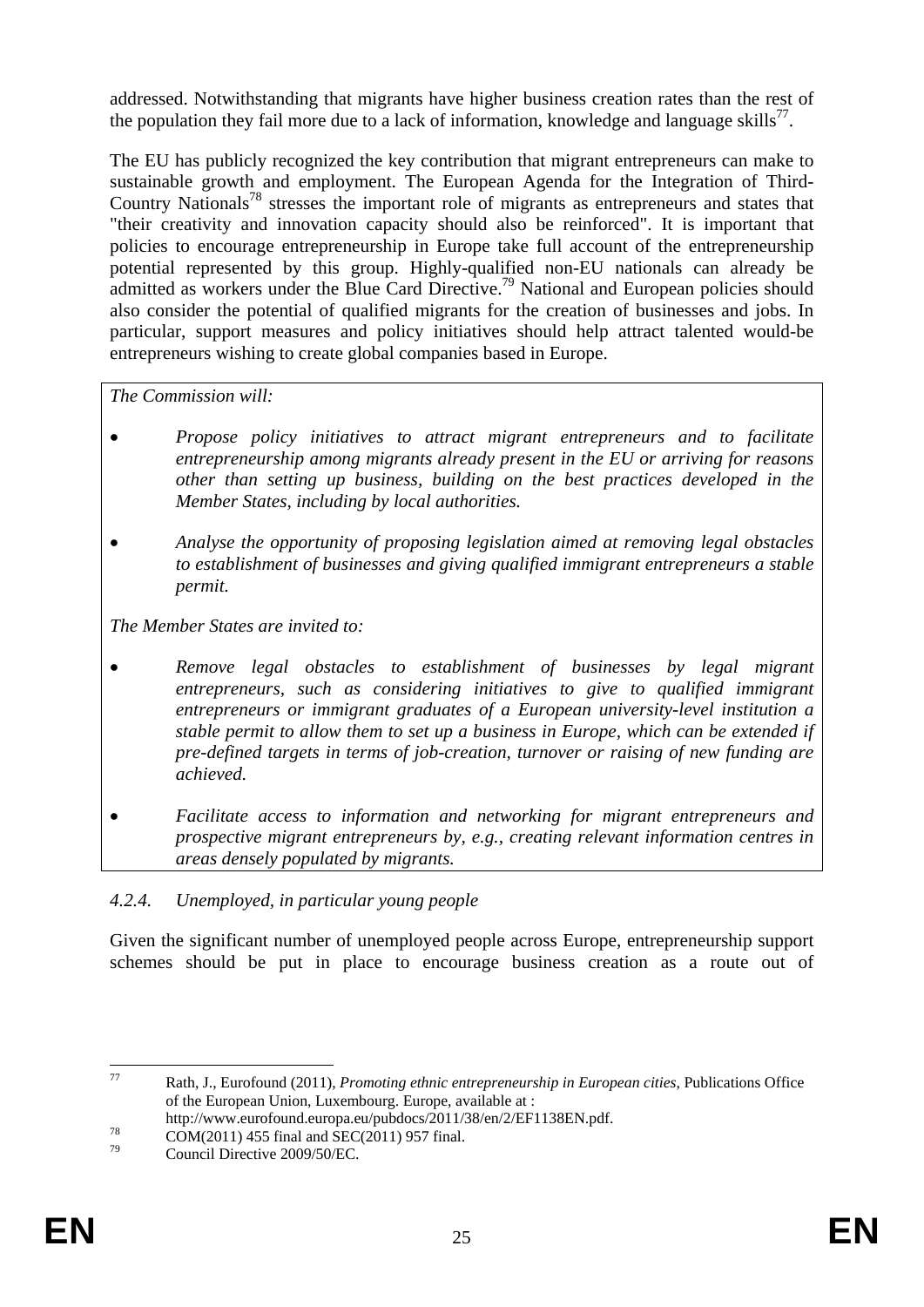unemployment.<sup>80</sup> Few business development support schemes target unemployed youth specifically.<sup>81</sup>

All business development support should include signposting information and providing links to support services, advice and counselling, and business coaching and mentorship. Such assistance may also extend to the provision of particular skills (e.g. opportunity recognition, business planning, financial management, sales and marketing), delivered either informally (e.g. mentoring scheme) or more formally by attending a course. Support should be targeted at groups with the greatest potential (such as unemployed workers with professional skills, women or young people), and should rely on close co-operation between employment services, business support and finance providers. The goal is to help the unemployed make an effective transition into self-employment, increase the sustainability of their businesses, and to tailor support to groups who may require additional resources such as young people or those who may not be best reached through traditional channels of business support.

Attention should also be paid to the unemployed in general, in particular those who already possess skills and competences that could be transferred through business coaching and mentorship to self-employed businesses.

*The Commission will:* 

- *Launch in 2014 the future micro-finance facility under the PSCI which will target vulnerable groups, including persons who have lost or are at risk of losing their job, or have difficulty in entering or re-entering the labour market.*
- *Provide, through the European Social Fund, Technical Assistance to focus, among others, on setting up support schemes for young business starters and social entrepreneurs.*
- *Organise, in the context of the Progress Microfinance Facility, a micro-finance and social entrepreneurship stakeholders' forum in June 2013 with a view to engaging local financial intermediaries in promoting entrepreneurial activity in the green economy.*
- *Analyse in its 2013 Annual Report on Entrepreneurship, jointly developed with the OECD, the situation of entrepreneurship for the unemployed. The report will present an analysis of the current situation, offer examples of good practice in tackling the issue and propose relevant policy recommendations.*
- *Analyse results of the study on "Self-employment and entrepreneurship: the contribution of Public Employment Services to job creation", and organise a dissemination event for Public Employment Services in June 2013.*

*The Member States are invited to:* 

• *Connect Public Employment Services with business support services and (micro)finance providers to help the unemployed find their way into entrepreneurship.* 

<sup>80</sup>  $\frac{80}{100}$  "Moving Youth into employment", COM (2012) 727.

See in particular the European Commission-OECD Policy Brief on Youth Entrepreneurship in Europe, available at: http://ec.europa.eu/youth/news/20120504-youth-entrepreurship-employment\_en.htm.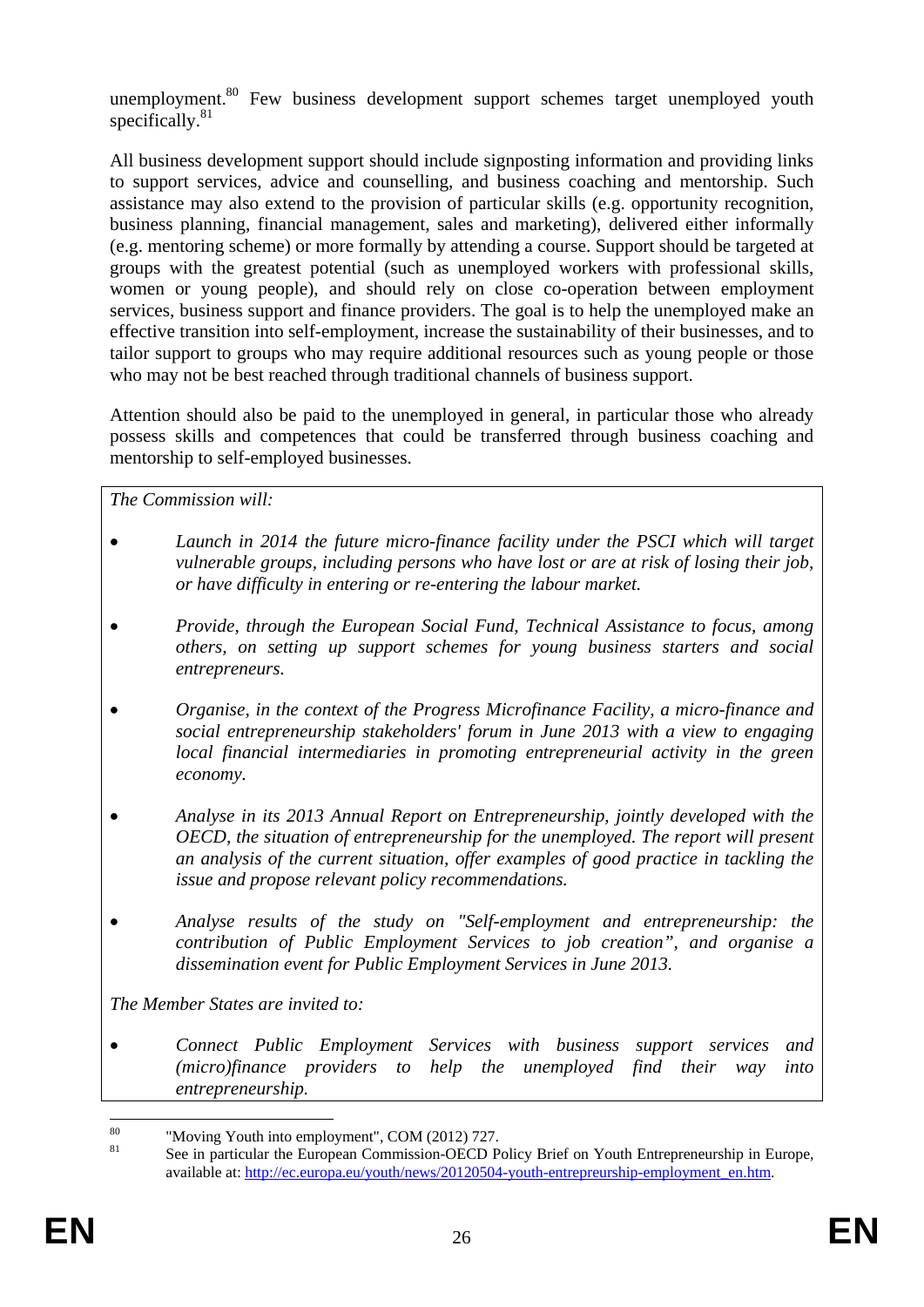- *Tackle the problem of unemployment by designing business training programmes for out-of-work youngsters that include clearly defined stages: profiling, planning, startup, consolidation and growth, each stage offering a variable menu of services (counselling, training and qualification, mentoring and access to microcredit), in partnership with youth and other organisations, mainstream business advisers and financial institutions.*
- *Launch active labour market programmes that provide financial support to all unemployed people for starting a business.*
- *Establish and run entrepreneurship education schemes for the unemployed to enable them to (re-)enter business life as entrepreneurs based on successful models from a number of Member States, in partnership with education and training systems as an engagement route into second chance education.*

### <span id="page-26-0"></span>**5. CONCLUSIONS**

In the current economic crisis, **new and young enterprises represent a key ingredient in creating a job-rich recovery in Europe**. Problems linked to the low rate of company creation, high rate of churn and low growth of companies in Europe are well known. It is time for action to enable Europe's entrepreneurs, and Europe as a whole, to be more adaptable, creative and to have greater impact in globalised competition that is more demanding and more rapid than ever before.

To reinvigorate Europe's entrepreneurs and push its entrepreneurial activity, the Commission and Member States must work simultaneously on restoring confidence, creating the best possible environment for entrepreneurs by putting them at the heart of business policy and practice, and revolutionising the culture of entrepreneurship.

Successful examples from all over Europe show that there are good practices that can make entrepreneurs flourish and grow. Europe must fully embrace and exploit the richness of these experiences to tear down obstacles and abolish burdensome requirements that hamper business operations. **Recognition of entrepreneurs as creators of jobs and prosperity** should be spread into the administrations of all Member States Furthermore, Europe has to become a welcoming place for the smartest entrepreneurial minds on an international level: regulatory and support frameworks should entice founders from other regions of the world to come to Europe instead of, for instance, the US or East Asia. Only with such an attitude can far-reaching progress be achieved in the essential areas: more proportionate and simpler regulatory requirements, access to finance, support of new businesses, transfers of businesses and efficient bankruptcy procedures and a fair second chance to honest failed entrepreneurs.

However, while these elements are necessary, they will not, alone, suffice to reinvigorate European entrepreneurship. The main motives of Europeans for starting an enterprise are selfrealisation and flexibility of time and place of work, not good framework conditions. $82$ Therefore **a radical change of the European culture towards new notions about entrepreneurship is needed**, one that publicly celebrates success, brings the contributions of entrepreneurs to European prosperity to the fore and showcases the rewards of an entrepreneurial career.

<sup>82</sup> 

<sup>82</sup> http://ec.europa.eu/enterprise/policies/sme/facts-figures-analysis/eurobarometer/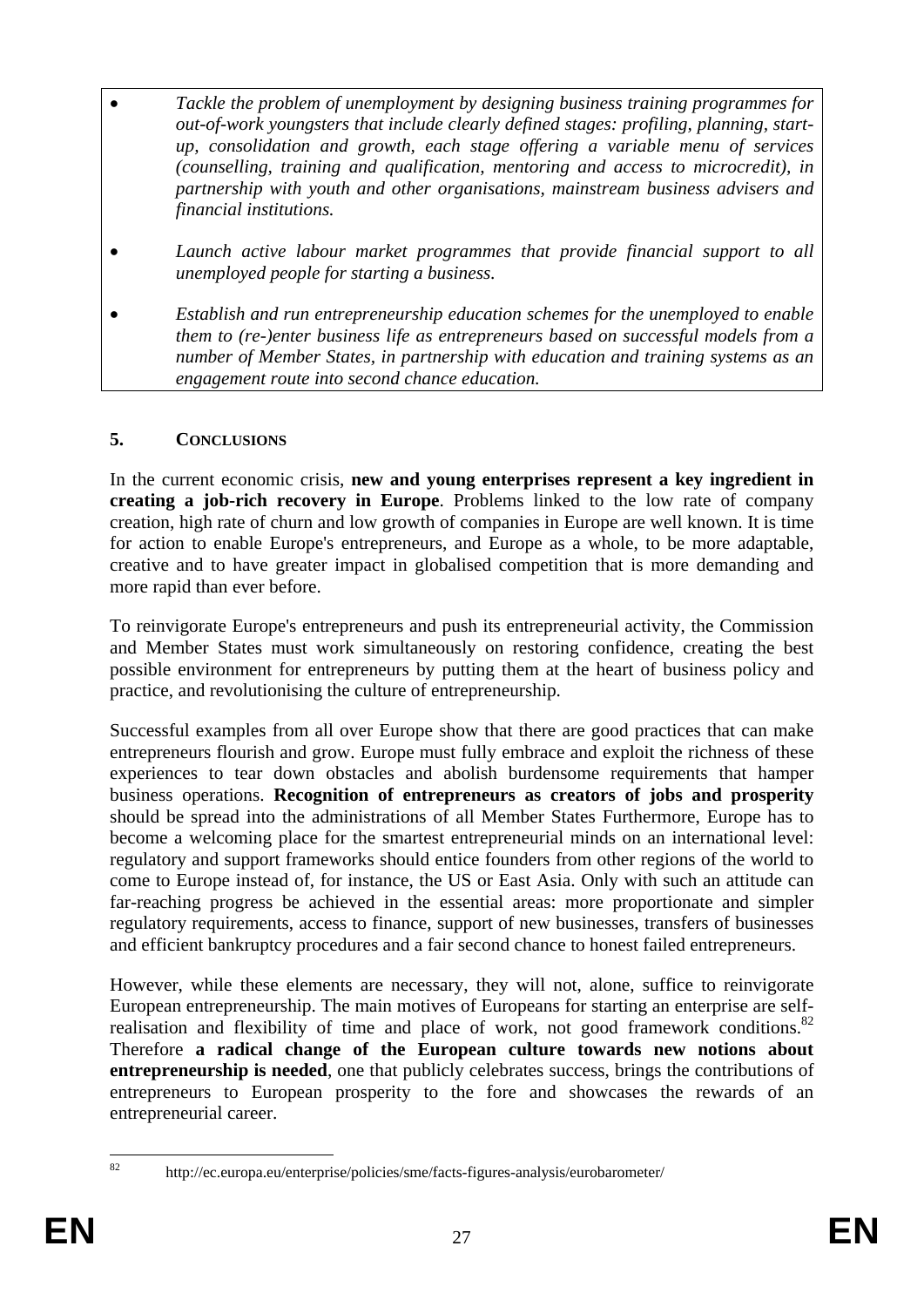For all of these reasons, investment in changing the public perception of entrepreneurs, in entrepreneurship education and in the support of groups that are underrepresented among entrepreneurs are indispensable if we want to create an enduring change. Only if a large number of Europeans recognise an entrepreneurial career as a rewarding and attractive option will entrepreneurial activity in Europe thrive in the long term.

#### **Bringing about an entrepreneurial revolution is a joint task of the Commission and the Member States** on which they have to embark for the long term.

This Action plan and its key actions will be followed up by the Commission through the competitiveness and industrial policy and the Small Business Act governance mechanisms, including in their external dimension with the candidate, potential candidate and neighbourhood countries. The network of National SME Envoys shall, together with the EU SME Envoy, play a particularly key role in ensuring that progress is made on the proposed measures. Member States are invited to report on progress on the key actions of this Communication at national level in the context of their National Reform Programmes in the framework of the European Semester.

<span id="page-27-1"></span>

| <u>Annex: Entrepreneurship 2020 Action Plan - re-igniting the entrepreneurial spirit in Europe</u> |                                                                                |           |                                                                                                                                                                                                                                                                                                                                            |                        |                            |
|----------------------------------------------------------------------------------------------------|--------------------------------------------------------------------------------|-----------|--------------------------------------------------------------------------------------------------------------------------------------------------------------------------------------------------------------------------------------------------------------------------------------------------------------------------------------------|------------------------|----------------------------|
| <b>Key areas</b>                                                                                   |                                                                                |           | <b>Proposals by the Commission</b>                                                                                                                                                                                                                                                                                                         | Date of implementation |                            |
|                                                                                                    | Entrepreneurial education and training to support growth and business creation |           |                                                                                                                                                                                                                                                                                                                                            |                        |                            |
| Education<br>training                                                                              | and                                                                            | $\bullet$ | Develop<br>pan-European<br>$\mathbf{a}$<br>learning<br>initiative<br>entrepreneurial<br>bringing to gather and make available<br>existing<br>European<br>national<br>and<br>expertise<br>for<br>impact<br>analysis,<br>development<br>knowledge,<br>of<br>methodologies and peer mentoring<br>between practitioners from Member<br>States. | $\bullet$              | 2013-15                    |
|                                                                                                    |                                                                                |           | Establishing, jointly with the OECD, a<br>guidance framework to encourage the<br>development of entrepreneurial schools<br>and VET institutions.                                                                                                                                                                                           | $\bullet$              | 2013-2014<br>$2012 - 2013$ |
|                                                                                                    |                                                                                |           | Disseminate<br>the<br>entrepreneurial<br>framework;<br>guidance<br>university<br>facilitate exchange between universities<br>interested in applying the framework;<br>gradually promote it to the EU Higher                                                                                                                                |                        |                            |

### <span id="page-27-0"></span>**ANNEX: COMMISSION KEY ACTIONS**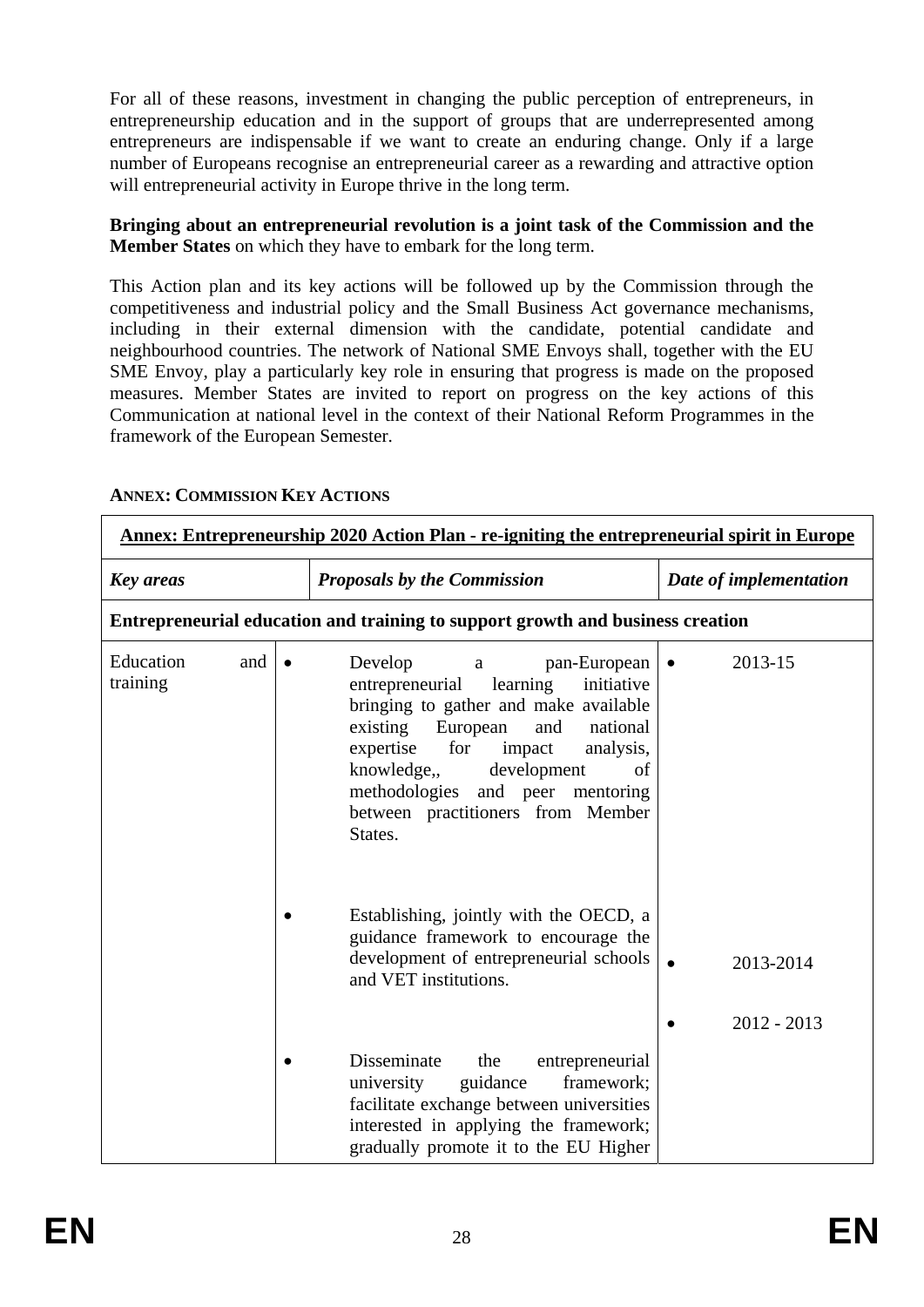|                                                                                              | <b>Education Institutions;</b>                                                                                                                                                                                                                                                                                                                                                            |                                                      |
|----------------------------------------------------------------------------------------------|-------------------------------------------------------------------------------------------------------------------------------------------------------------------------------------------------------------------------------------------------------------------------------------------------------------------------------------------------------------------------------------------|------------------------------------------------------|
|                                                                                              | Endorse successful mechanisms of<br>university-driven<br>business<br>creation<br>(spin-offs etc.) and university-business<br>ecosystems supporting such creations                                                                                                                                                                                                                         |                                                      |
|                                                                                              |                                                                                                                                                                                                                                                                                                                                                                                           |                                                      |
|                                                                                              | <b>Create an Environment where Entrepreneurs can Flourish and Grow</b>                                                                                                                                                                                                                                                                                                                    |                                                      |
| Access to finance                                                                            | Fund programmes aimed at further $\bullet$<br>$\bullet$<br>developing a market for microfinance<br>in Europe, through initiatives as PSCI<br>and and the Joint Action to Support<br>Microfinance Institutions (JASMINE)<br>and make resources for micro-financing<br>available to Member States and regions<br>via the European Social Fund or the<br>European Regional Development Fund. | Ongoing, to be<br>reinforced in new<br>MFF from 2014 |
|                                                                                              | Develop an EU regime for exchanges<br>trading in shares and bonds issued by<br>SMEs ("SMEs growth markets") to $\bullet$<br>facilitate the direct access of SMEs to<br>the capital market in the context of the<br>review of the Market in Financial<br><b>Instruments Directive (MiFID)</b>                                                                                              | Ongoing                                              |
| Supporting<br>new<br>businesses in crucial<br>of<br>their<br>phases<br>lifecycle and<br>help | Identify and promote Member States<br>best practices with a view to create a<br>more<br>entrepreneur-friendly<br>fiscal<br>environment.                                                                                                                                                                                                                                                   | Ongoing                                              |
| them grow                                                                                    | Revise the rules prohibiting certain<br>misleading marketing practices to make<br>them more robust and strengthen<br>enforcement against such practices in<br>cross-border cases.                                                                                                                                                                                                         | 2013                                                 |
|                                                                                              | Help Member States develop integrated<br>support schemes and actions for new<br>entrepreneurs,<br>notably<br>for<br>young<br>entrepreneurs through capacity building<br>seminars financed by ESF technical                                                                                                                                                                                | 2013<br>$\bullet$                                    |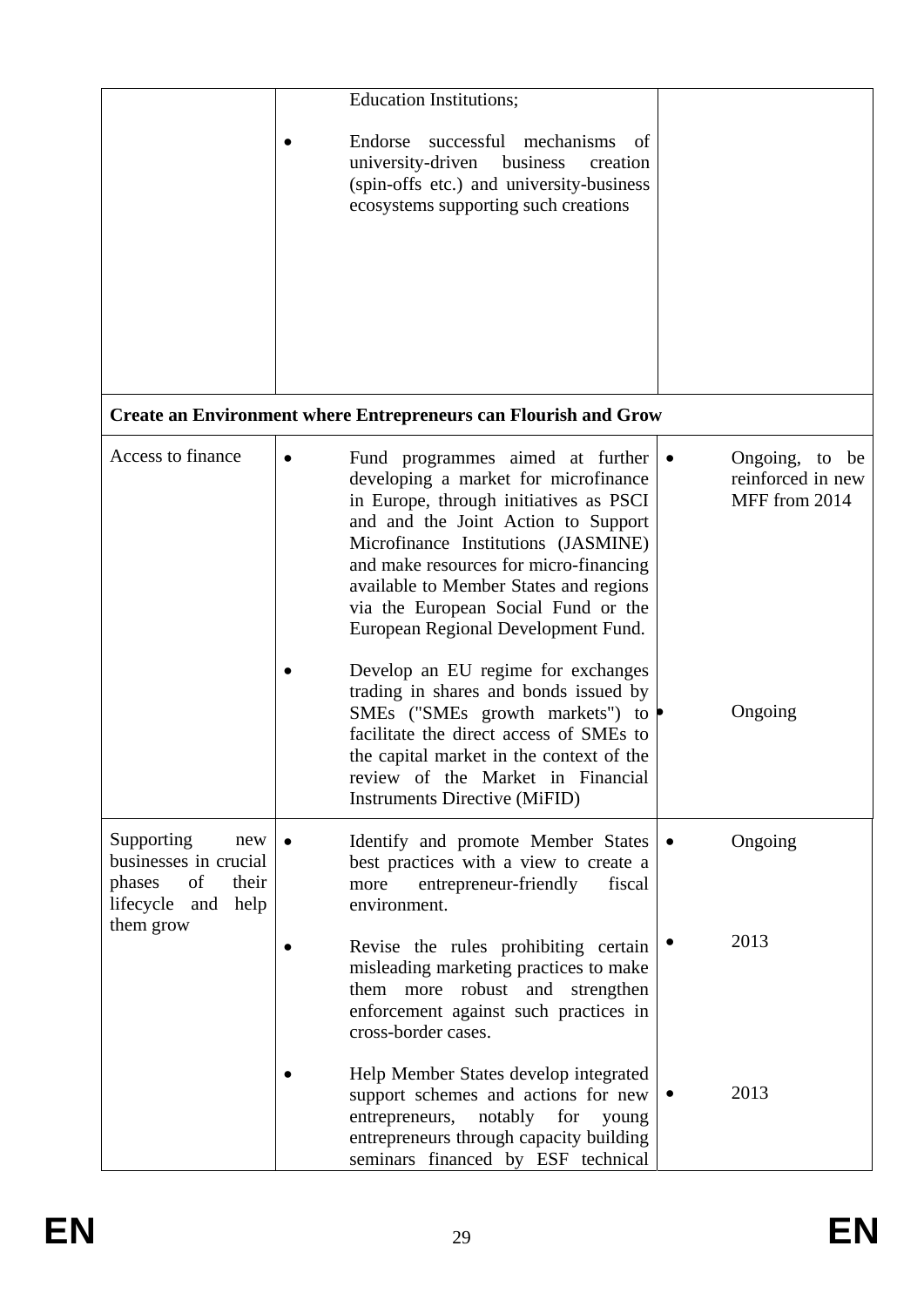|                                                                      | assistance, involving inter alia relevant<br>education and training providers to<br>develop integrated strategies                                                                                                                                                                                                                                                                                                                                                                                                              |                         |
|----------------------------------------------------------------------|--------------------------------------------------------------------------------------------------------------------------------------------------------------------------------------------------------------------------------------------------------------------------------------------------------------------------------------------------------------------------------------------------------------------------------------------------------------------------------------------------------------------------------|-------------------------|
| Unleashing<br>new<br>business<br>opportunities in the<br>digital age | Fostering the build-up of a knowledge<br>base on major trends and innovative<br>business models: in the digital sector                                                                                                                                                                                                                                                                                                                                                                                                         | $2013$ -on<br>$\bullet$ |
|                                                                      | Raise awareness through a Europe-<br>wide information campaign for SMEs<br>on the benefits from ICT and including<br>the creation of a European network of<br>web businesses.                                                                                                                                                                                                                                                                                                                                                  | $2013$ -on              |
|                                                                      | Facilitate networking via the creation<br>of a European Mentors Network for<br>training and advice and match-making<br>to explore new partnerships.                                                                                                                                                                                                                                                                                                                                                                            | 2014                    |
|                                                                      | Specific initiatives will be launched for<br>Web entrepreneurs such as the creation<br>of a Start-up Europe Partnership to<br>unlock<br>expertise,<br>mentoring,<br>technology and services, as well as of a<br>Web Entrepreneurs Leaders Club to<br>together<br>bring<br>world-class<br>web<br>entrepreneurs and strengthen the web<br>entrepreneurial culture in Europe and<br>the emergence of Massive Online Open<br>Courses to foster web talent and the<br>setting up of platforms for mentoring,<br>and skill building. | 2013                    |
|                                                                      | Strengthen competences and skills i.e.<br>intensify the creation and acquisition of<br>E-skills, scientific and creative skills<br>and managerial and entrepreneurial<br>skills to address new markets.                                                                                                                                                                                                                                                                                                                        | Ongoing                 |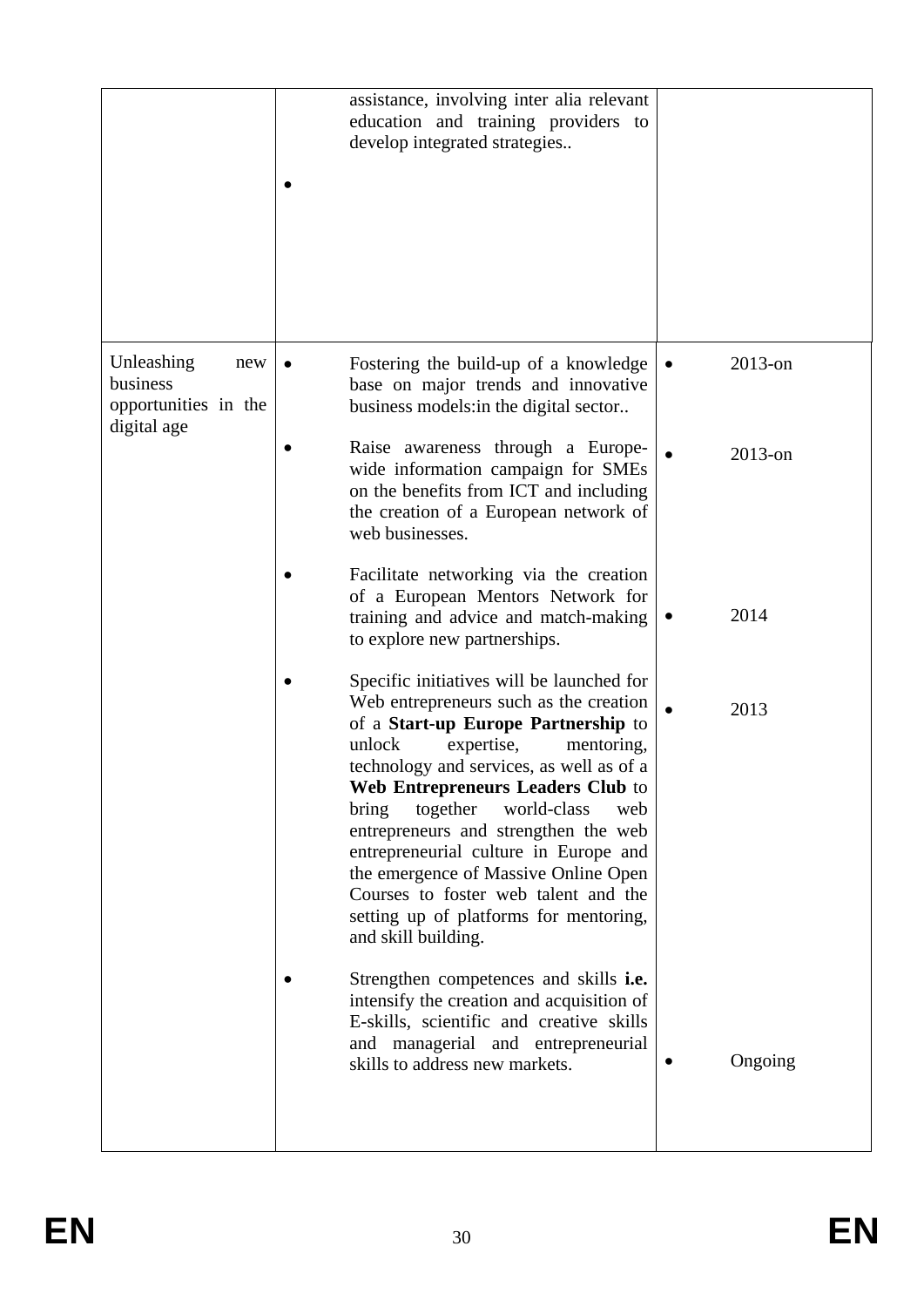| of<br>Transfers<br>businesses                      | Develop<br>guidelines<br>the<br>on<br>most<br>effective<br>programmes<br>and<br>best<br>practices to make business transfers<br>including<br>easier.<br>for<br>measures<br>deepening and expanding the markets<br>for enterprises, mapping available<br>programmes in Europe and proposing<br>necessary actions to remove remaining<br>barriers<br>cross-border<br>possible<br>to<br>business transfers based on the work of<br>an expert working group and a study | 2013-14<br>٠      |
|----------------------------------------------------|---------------------------------------------------------------------------------------------------------------------------------------------------------------------------------------------------------------------------------------------------------------------------------------------------------------------------------------------------------------------------------------------------------------------------------------------------------------------|-------------------|
| Second chances for<br>honest bankrupts             | Launch a public consultation to receive<br>views from stakeholders on the issues<br>identified in the Communication on a<br>new European approach to business<br>failure and insolvency, including on<br>giving honest bankrupts a second<br>chance and on shortening and aligning<br>the "time to discharge".                                                                                                                                                      | 2013              |
| Regulatory burden:<br>clearer and simpler<br>rules | Propose<br>legislation<br>abolishing<br>$\bullet$<br>authentication<br>burdensome<br>requirements for public documents<br>which SMEs have to produce to<br>conduct cross-border business within<br>the Internal Market.                                                                                                                                                                                                                                             | 2013<br>$\bullet$ |
|                                                    | Set up a working group to assess the<br>specific needs of liberal profession<br>entrepreneurs in relation to issues such<br>as simplification, internationalization or<br>access to finance.                                                                                                                                                                                                                                                                        | 2013              |
|                                                    | action to<br>Take<br>ensure<br>that<br>more<br>businesses get help through SOLVIT<br>when their rights are denied in the<br>single market by public authorities.                                                                                                                                                                                                                                                                                                    | 2013              |
|                                                    | Role models and reaching out to specific groups                                                                                                                                                                                                                                                                                                                                                                                                                     |                   |
| <b>New</b><br>perceptions:<br>Entrepreneurs<br>as  | Establish, in the framework of the<br>"SME Week", a Europe-wide "EU<br>Entrepreneurship Day" for students in                                                                                                                                                                                                                                                                                                                                                        | 2013              |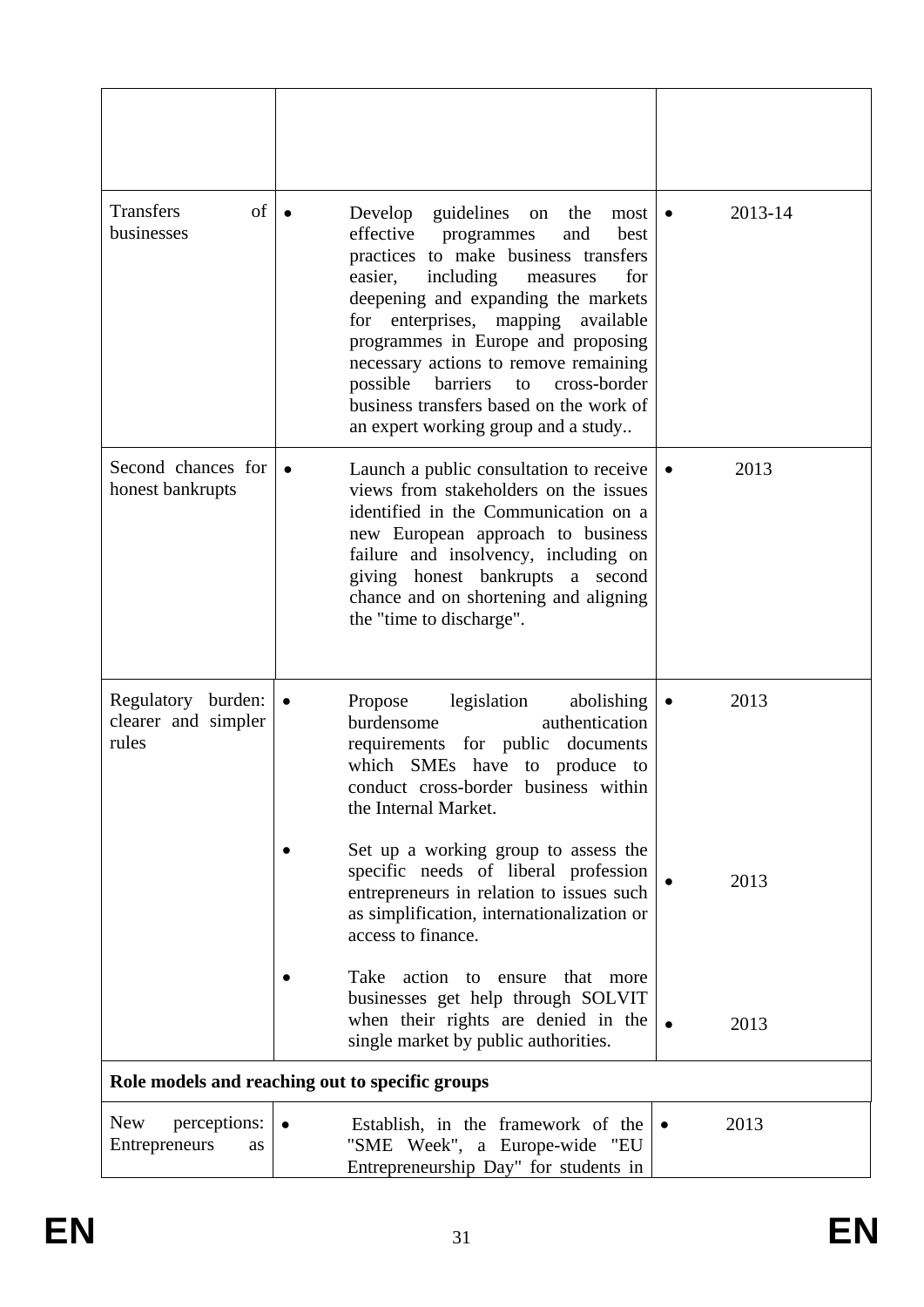| role models | their last year of secondary education.                                                                                                                                                                                                                                                                         |           |            |
|-------------|-----------------------------------------------------------------------------------------------------------------------------------------------------------------------------------------------------------------------------------------------------------------------------------------------------------------|-----------|------------|
| Women       | Europe-wide on-line<br>Create<br>a<br>mentoring, advisory, educational and<br>business<br>networking platform<br>for<br>women entrepreneurs that will bring<br>the current national ambassadors and<br>mentors networks on-line, deepen their<br>offer and expand their reach at national<br>and regional level | $\bullet$ | 2013-15    |
| Seniors     | senior<br>executives<br>Help<br>and<br>entrepreneurs<br>to<br>mentor<br>new<br>entrepreneurs as well as support mutual<br>intergenerational<br>mentoring<br>and<br>between entrepreneurs, to exchange<br>vital skills                                                                                           |           | 2013-15    |
| Migrants    | Propose policy initiatives to attract<br>migrant entrepreneurs and to facilitate<br>entrepreneurship<br>among<br>migrants<br>already present in the EU or arriving<br>for reasons other than setting up<br>business, based on good practices from<br>Member States.                                             |           | 2014-2017  |
|             | Analyse the opportunity of proposing<br>legislation to remove legal obstacles to<br>immigrant<br>qualified<br>entrepreneurs<br>establish a business and obtain a stable<br>residence permit.                                                                                                                    |           | 2014-2017  |
| Unemployed  | the<br>Launch<br>future<br>micro-finance<br>facility under the PSCI which will<br>target vulnerable groups, including<br>persons who have lost or are at risk of<br>losing their job, or have difficulty in<br>(re)entering the labour market.                                                                  |           | 2013       |
|             | Provide, through the European Social<br>Fund, technical assistance to focus,, on<br>setting up support schemes for young<br>business<br>starters<br>and<br>social<br>entrepreneurs.                                                                                                                             |           | March 2013 |
|             | Organise, connected to the Progress<br>Microfinance Facility, a micro-finance<br>and<br>social<br>entrepreneurship<br>stakeholders' forum to engage local<br>financial intermediaries in promoting                                                                                                              |           | 2013       |